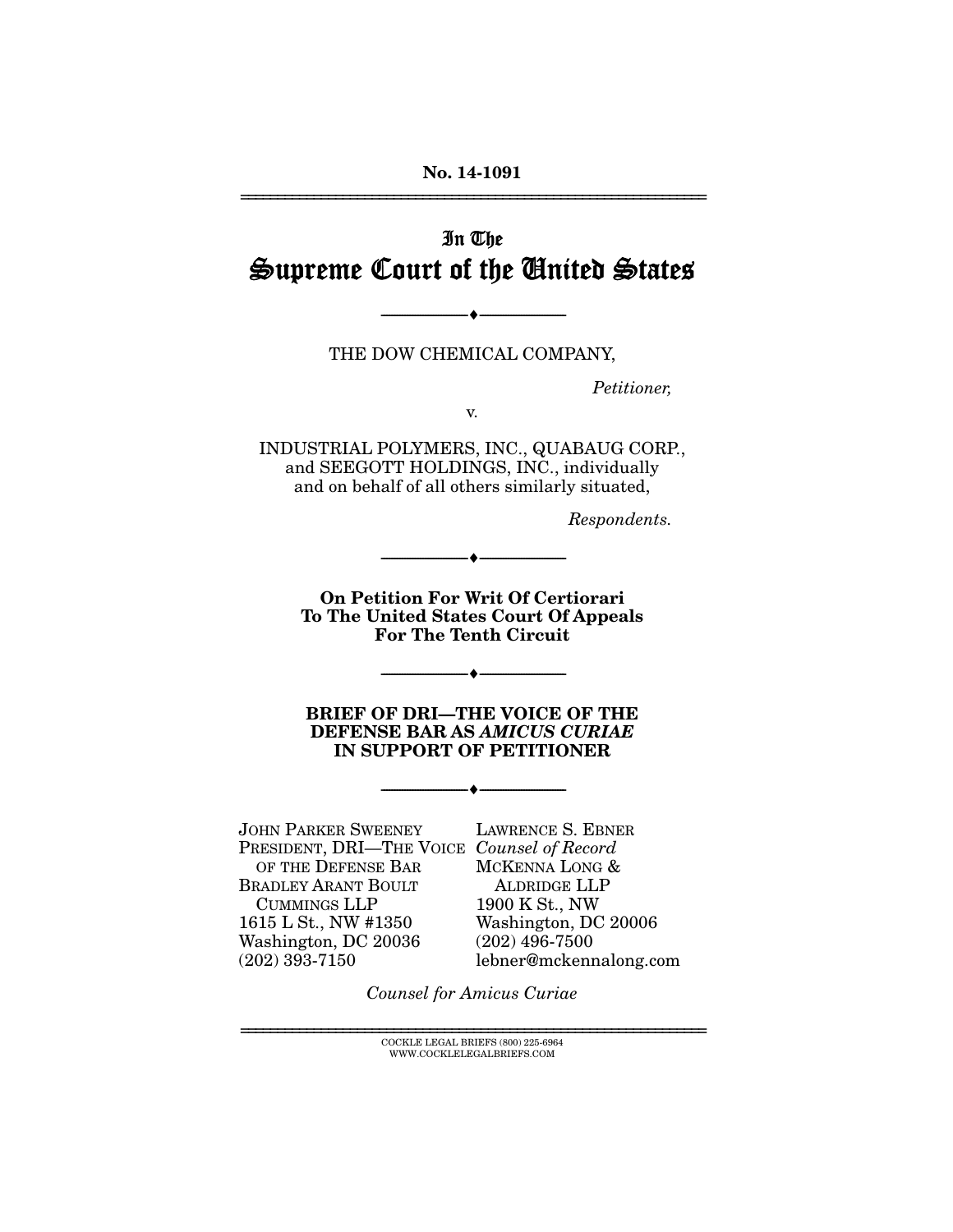## **TABLE OF CONTENTS**

|             | INTEREST OF THE AMICUS CURIAE 1                                                                                                                                                                                 |
|-------------|-----------------------------------------------------------------------------------------------------------------------------------------------------------------------------------------------------------------|
|             |                                                                                                                                                                                                                 |
|             |                                                                                                                                                                                                                 |
|             | THE COURT SHOULD GRANT REVIEW TO<br>REINFORCE, AND TO THE EXTENT<br>NECESSARY CLARIFY OR REFINE,<br><b>CLASS-CERTIFICATION PRINCIPLES</b><br>GOVERNING COMMONALITY AND                                          |
| A.          | The Court Should Clarify Whether, or<br>Under What Circumstances, a Class<br>Containing Many Members That Have<br>Suffered No Harm Can Satisfy the                                                              |
| В.          | The Court Should Clarify Whether<br>Predominance Can Be Established<br>Merely By Presuming Classwide                                                                                                            |
| $C_{\cdot}$ | The Court Should Clarify Whether,<br>or Under What Circumstances,<br>Statistical Modeling Can Be Used To<br>Demonstrate Commonality or<br>Predominance Without Abridging a<br>Defendant's Substantive Rights 15 |
|             |                                                                                                                                                                                                                 |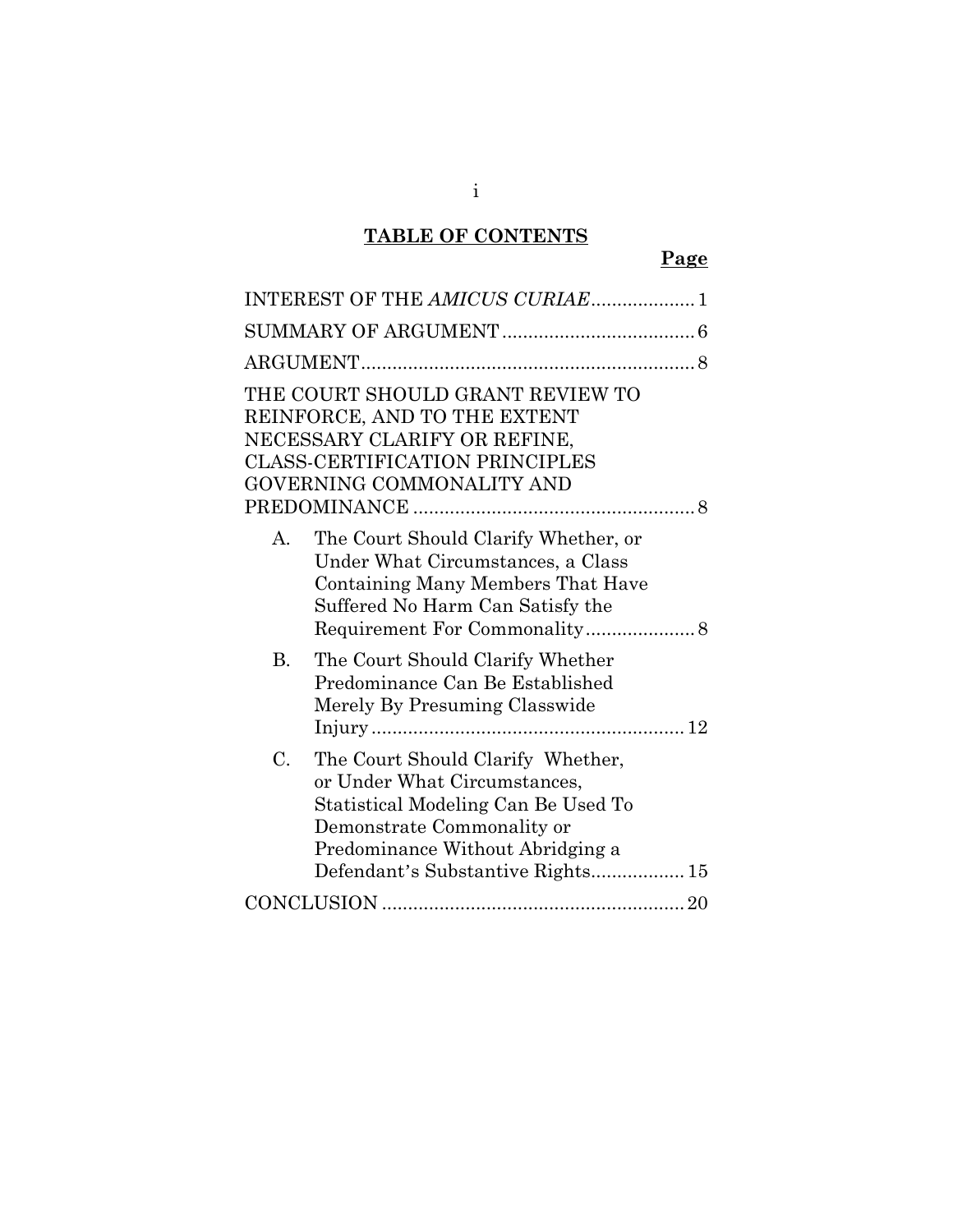# **TABLE OF AUTHORITIES**

## **CASES**

# **Page(s)**

| Am. Express Co. v. Italian Colors Rest.,                                         |
|----------------------------------------------------------------------------------|
| Am. Pipe & Constr. Co. v. Utah,                                                  |
| Amchem Prods., Inc. v. Windsor,                                                  |
| Amgen Inc. v. Conn. Ret. Plans & Trust Funds,                                    |
| Bouaphakeo v. Tyson Foods, Inc.,<br>765 F.3d 791 (8th Cir. 2014), pet. for cert. |
| Califano v. Yamasaki,                                                            |
| Comcast Corp. v. Behrend,                                                        |
| Eubank v. Pella Corp.,                                                           |
| Gen. Tel. Co. of Southwest v. Falcon,                                            |
| In re Nexium Antitrust Litig.,                                                   |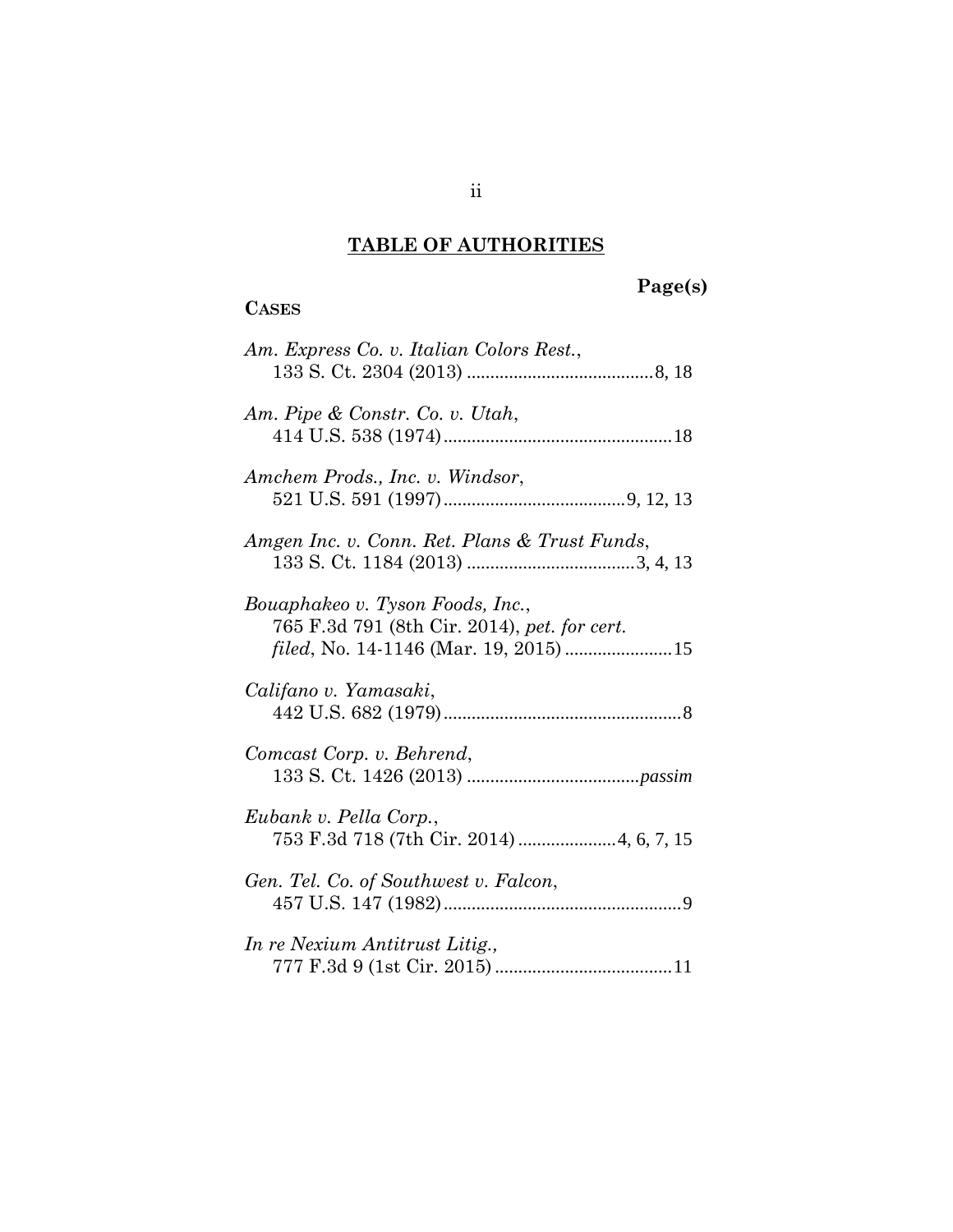| In re Rail Freight Surcharge Antitrust Litig.,                                 |
|--------------------------------------------------------------------------------|
| Jiminez v. Allstate Ins. Co.,<br>765 F.3d 1161 (9th Cir. 2014), pet. for cert. |
| Lindsey v. Normet,                                                             |
| Shady Grove Orthopedic Assoc., P.A. v. Allstate<br>Ins. Co.,                   |
| Wal-Mart Stores, Inc. v. Dukes,                                                |
| White v. Nat'l Football League,                                                |
| <b>STATUTES</b>                                                                |
| Rules Enabling Act, 28 U.S.C. § 2072                                           |
|                                                                                |
|                                                                                |
| <b>RULES</b>                                                                   |
|                                                                                |
|                                                                                |
|                                                                                |

## iii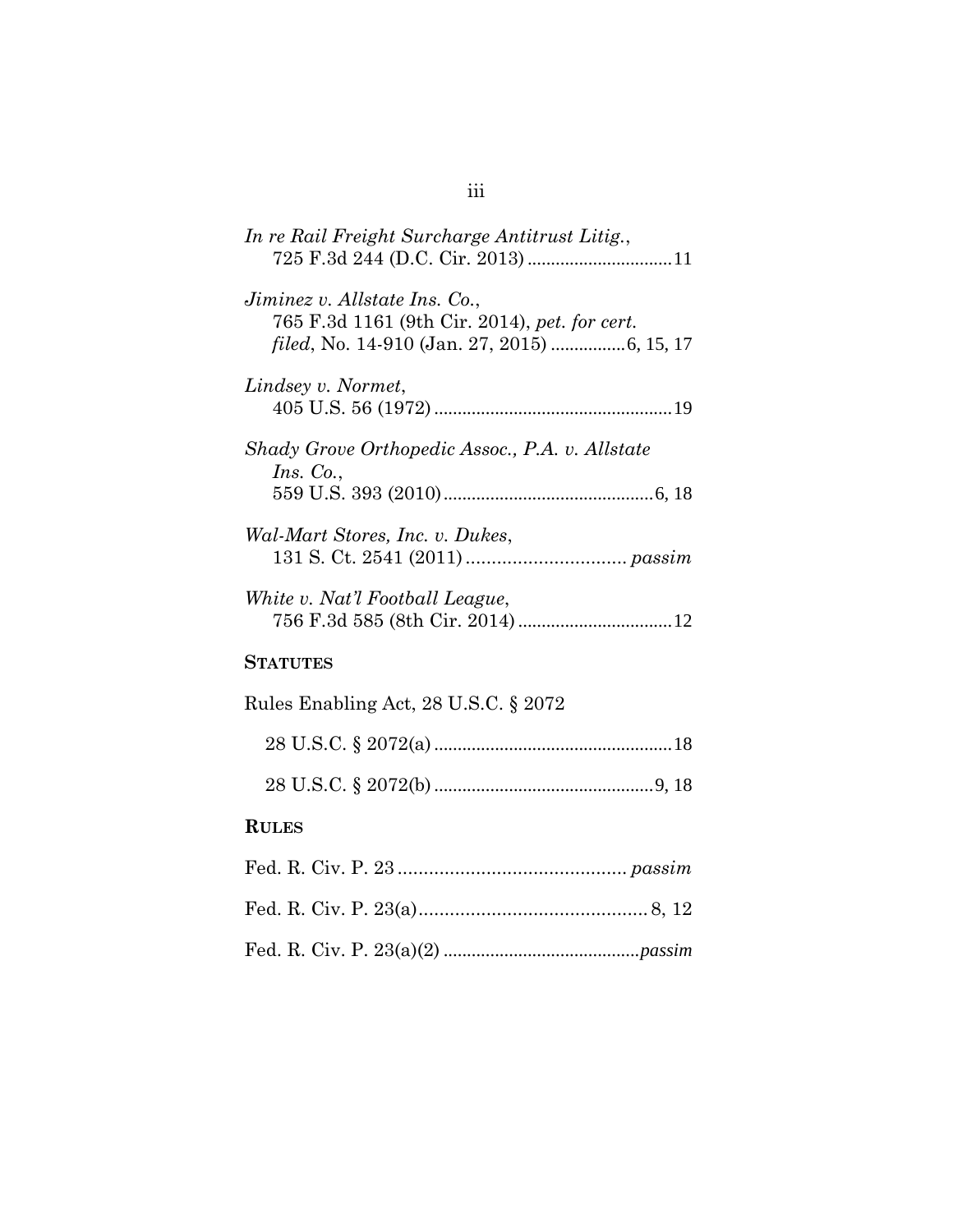| Fed. R. Civ. P. 23(b) advisory comm. note (1966)13    |  |
|-------------------------------------------------------|--|
| Fed. R. Civ. P. 23(f) advisory comm. note (1998) 3, 4 |  |

## **OTHER AUTHORITIES**

| Joshua P. Davis, Eric L. Cramer, & Caitlin V.<br>May, The Puzzle of Class Actions with<br>Uninjured Members, 82 GEO. WASH. L. REV.                                                |
|-----------------------------------------------------------------------------------------------------------------------------------------------------------------------------------|
| Saby Goshray, Hijacked by Statistics, Rescued<br>by Wal-Mart v. Dukes: Probing<br>Commonality and Due Process Concerns in<br>Modern Class Action Litigation, 44 LOY. U.           |
| Kenneth S. Gould, 1 J. APP. PRAC. & PROCESS                                                                                                                                       |
| Christopher A. Kitchen, <i>Interlocutory Appeal</i><br>of Class Action Certification Decisions<br>Under Federal Rule of Civil Procedure 23(f):<br>A Proposal For a New Guideline, |
| Richard A. Nagareda, Class Certification In<br>the Age of Aggregate Proof, 84 N.Y.U.L.                                                                                            |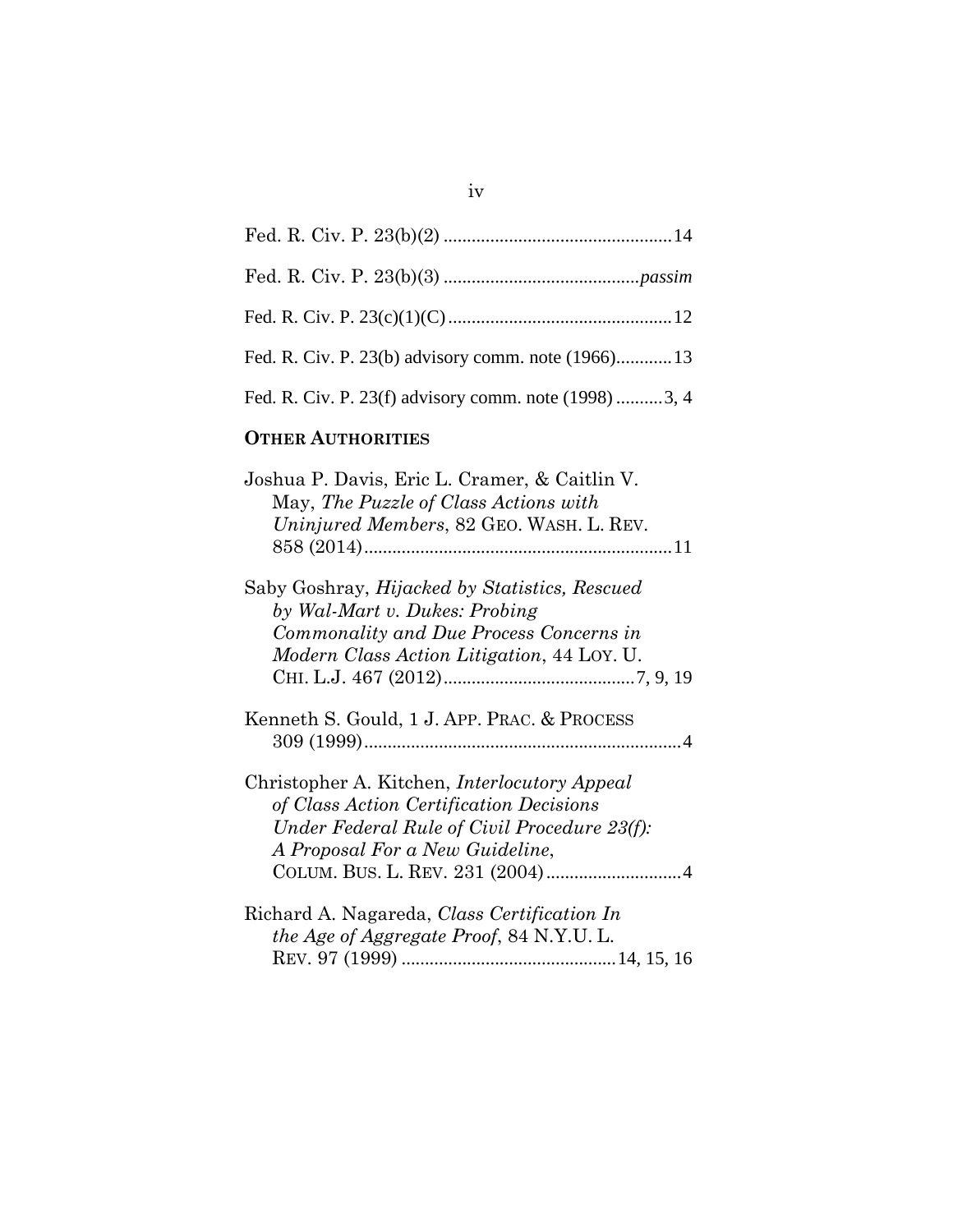*The State of Class Action Ten Years After the Enactment of the Class Action Fairness Act*: *Hearing Before the Subcomm. on the Constitution and Civil Justice of the H. Comm. on the Judiciary* 114th Cong. (2015) (statement of John Parker Sweeney, President, DRI—The Voice of the Defense Bar) *available at* http://tinyurl.com/kvmjm5v.......[2,](#page-7-0) 11

v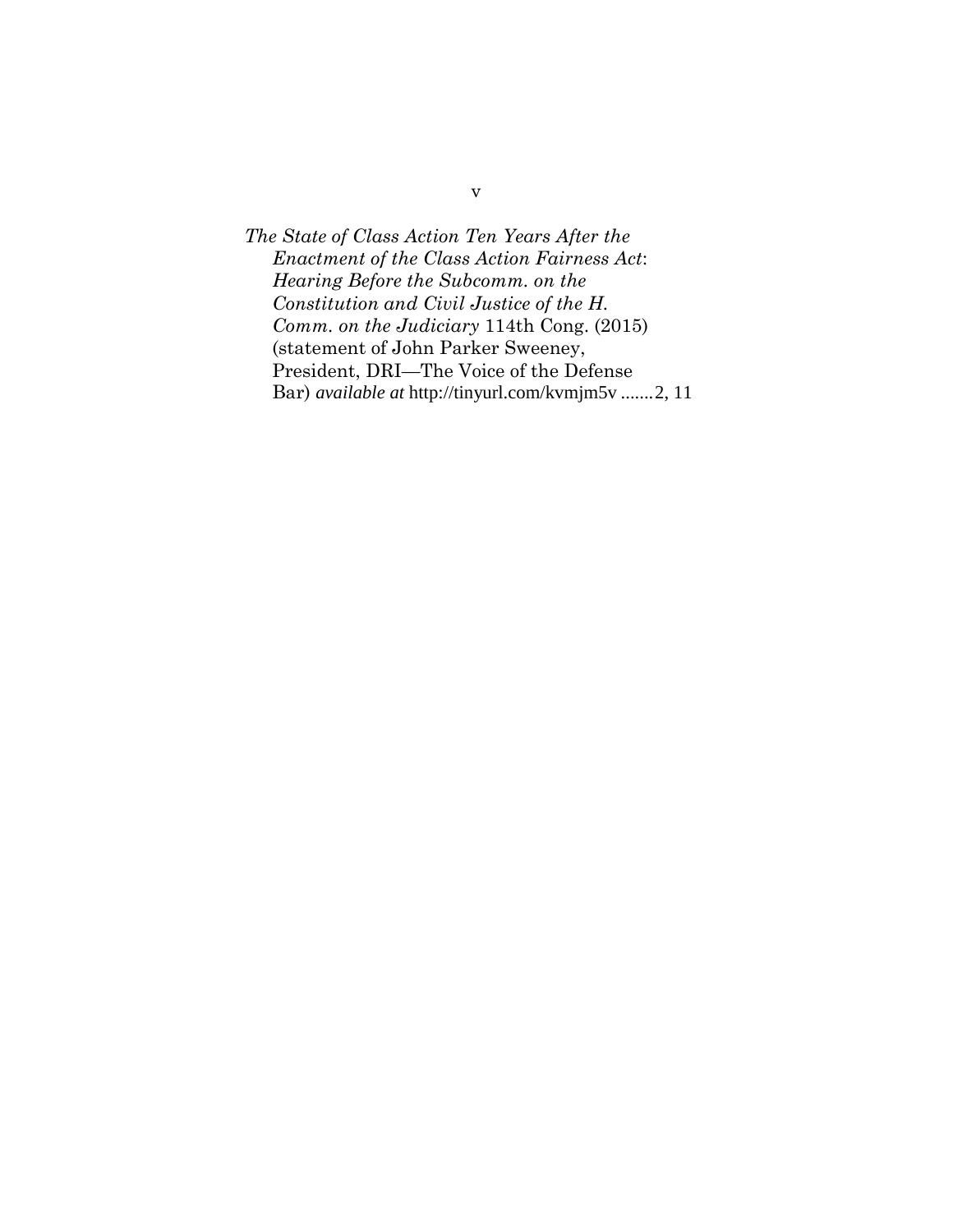#### <span id="page-6-0"></span>**INTEREST OF THE** *AMICUS CURIAE*[1](#page-6-1)

*Amicus curiae* DRI—The Voice of the Defense Bar is an international organization that serves and represents more than 22,000 attorneys involved in the defense of civil litigation. DRI is committed to enhancing the skills, effectiveness, and professionalism of civil litigation defense attorneys, addressing substantive, procedural, and policy issues germane to the defense of civil litigation, and improving the civil justice system. To help accomplish these objectives, DRI participates as *amicus curiae* in carefully selected Supreme Court cases which present issues that are important to civil defense attorneys, their clients, and the conduct of civil litigation.

Achieving fairness in class-action litigation beginning with the crucial question of whether a proposed class meets the requirements for certification under Federal Rule of Civil Procedure 23—is extraordinarily important to DRI and its members. DRI has filed in this Court a substantial number of *amicus* briefs, including in *Comcast Corp.*

<span id="page-6-1"></span><sup>1</sup> In accordance with Supreme Court Rule 37.6, *amicus curiae* DRI—The Voice of the Defense Bar certifies that no counsel for a party authored this brief in whole or part, and that no party or counsel other than DRI, its members, and its counsel, made a monetary contribution intended to fund preparation or submission of this brief. The parties received advance notice of this brief as required by Supreme Court Rule 37.2(a). Petitioner's and Respondents' counsel have lodged with the Clerk letters consenting to the submission of *amicus* briefs.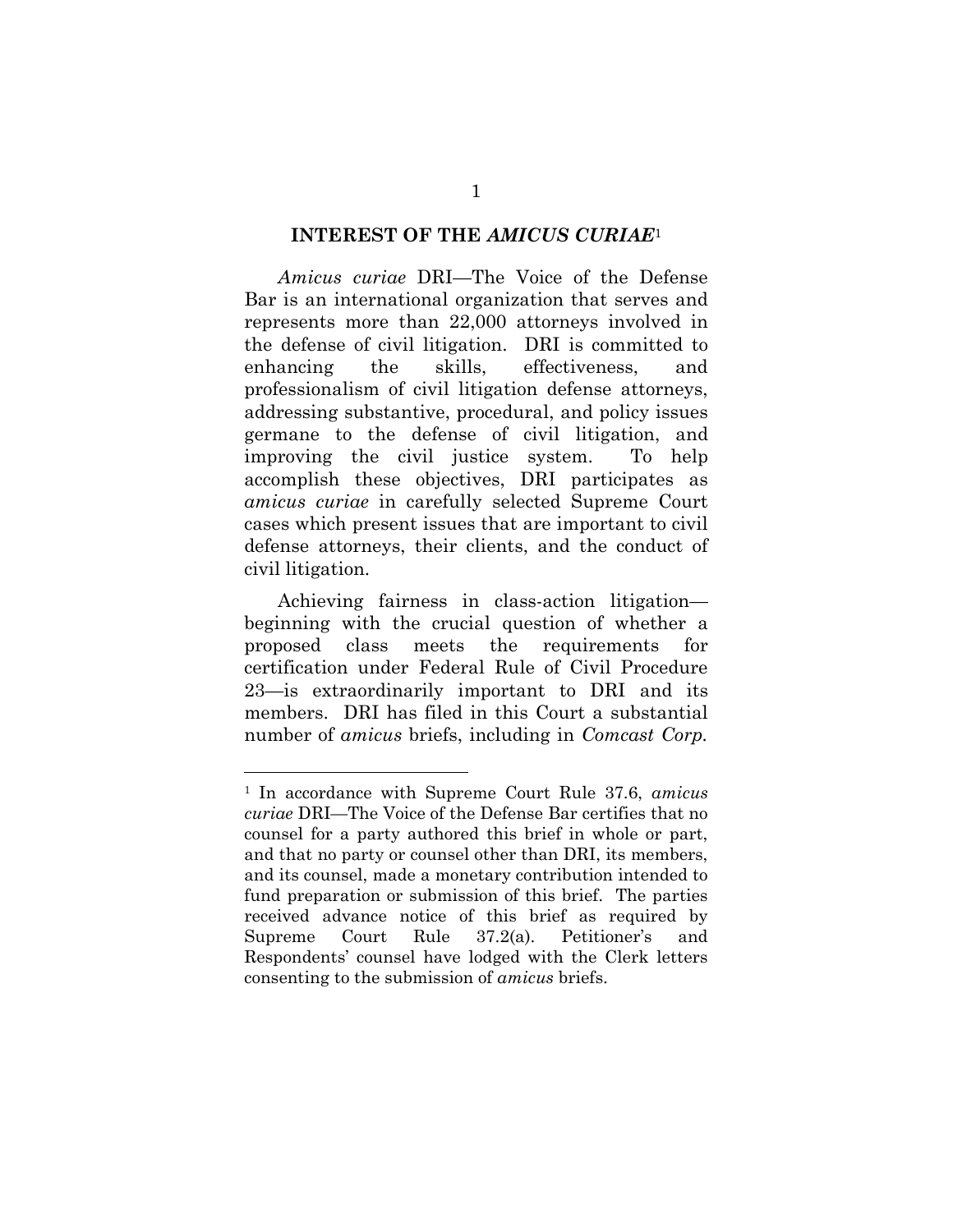<span id="page-7-0"></span>*v. Behrend*, 133 S. Ct. 1426 (2013), and *Wal-Mart Stores, Inc. v. Dukes*, 131 S. Ct. 2541 (2011), addressing key issues relating to class-action fairness and certification. DRI also has testified before Congress about the compelling and continuing need for class-action fairness, a concern exacerbated by troublesome lower-court developments such as certification of classes encompassing members who have suffered no actual harm. *See The State of Class Action Ten Years After the Enactment of the Class Action Fairness Act*: *Hearing Before the Subcomm. on the Constitution and Civil Justice of the H. Comm. on the Judiciary* 114th Cong. (2015) (statement of John Parker Sweeney, President, DRI—The Voice of the Defense Bar) ("Sweeney testimony").[2](#page-7-1)

Building upon earlier cases, this Court's *Wal-Mart* and *Comcast* decisions articulated or reiterated key principles governing the "rigorous analysis" that a federal district court must conduct in order to determine whether a proposed class satisfies Rule 23's multiple criteria for certification. *Comcast¸* 133 S. Ct. at 1433; *Wal-Mart*, 131 S. Ct. at 2551 (quoting *Gen. Tel. Co. of Southwest v. Falcon*, 457 U.S. 147, 161 (1982)). Many lower courts, however, have ignored, distorted, or misconstrued this Court's classaction precepts, and by so doing, have abridged classaction defendants' substantive and due process rights, and undermined the civil justice system. With increasing frequency, lower courts have allowed plaintiffs to obtain and maintain class certification by

<span id="page-7-1"></span><sup>2</sup> *Available at* http://tinyurl.com/kvmjm5v.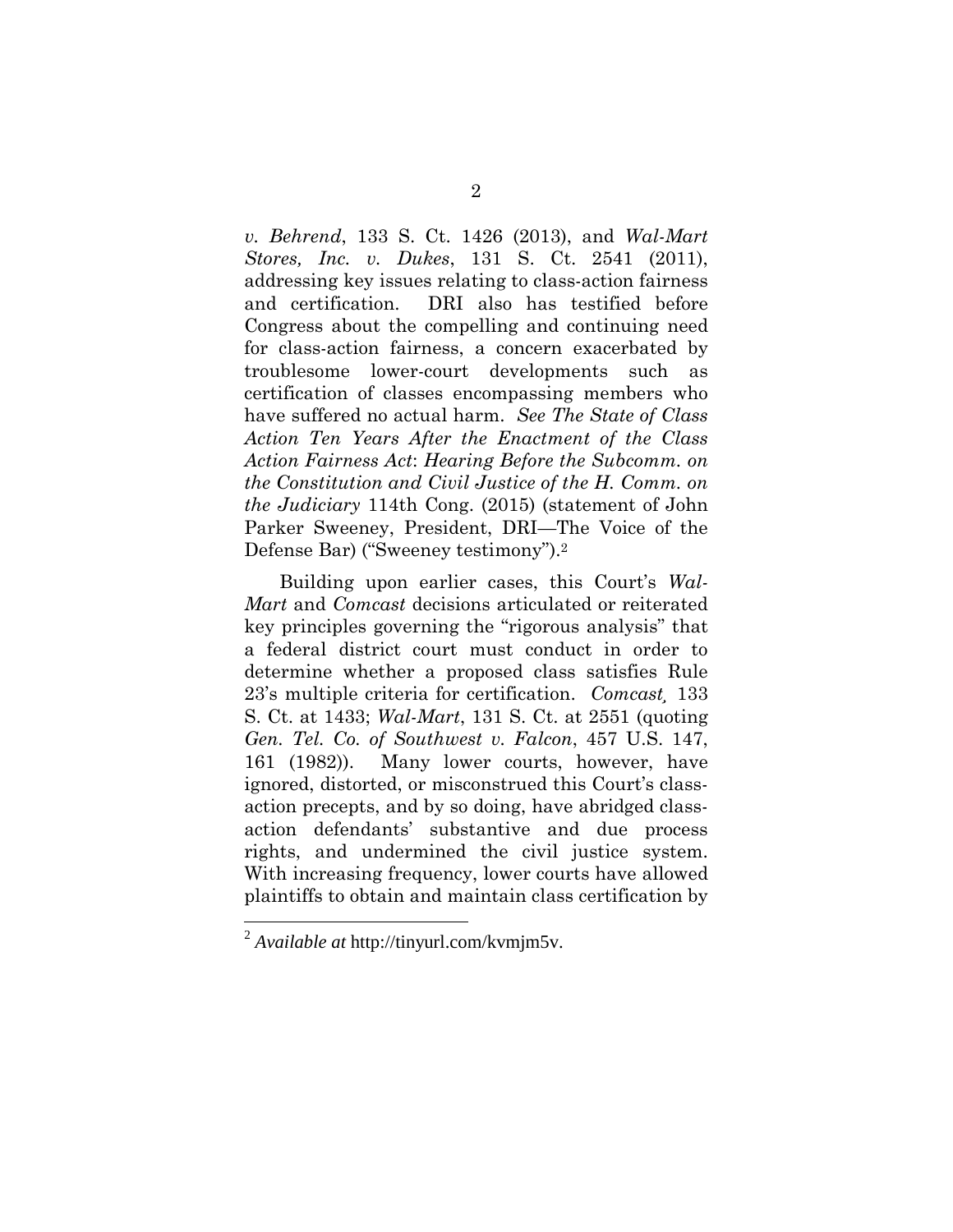relying upon contrived shortcuts—e.g., statistical sampling-and-extrapolation techniques; evidentiary inferences—that purport to demonstrate classwide injury or damages but actually defy reality. These created-for-litigation artifices flout fundamental class-certification requirements, particularly the need for plaintiffs to demonstrate classwide commonality of legal and factual questions, and as in the present case, the "even more demanding" requirement of establishing that common questions predominate over individualized issues. *Comcast*, 133 S. Ct. at 1432 (discussing Fed. R. Civ. P. 23(a) & (b)(3)). The result is transformation of what is supposed to be a purely procedural mechanism into a strategic scheme for obstructing a company's ability to defend itself by asserting individualized substantive defenses.

<span id="page-8-1"></span><span id="page-8-0"></span>Once a district court embraces a statistical model or evidentiary inference to certify a class—and thereby abrogates a defendant's substantive and due process rights to assert defenses as to individual claims—the likelihood of obtaining Rule 23(f) interlocutory review is demonstrably slim. *See* Fed. R. Civ. P. 23(f) advisory comm. note (1998) ("The court of appeals is given unfettered discretion whether to permit the appeal, akin to the discretion exercised by the Supreme Court in acting on a petition for certiorari."). As a result, no matter how unwarranted a class-action plaintiff's claims or erroneous a class-certification order may be, the pressure on a defendant to settle a newly certified class action is enormous. *See Amgen Inc. v. Conn. Ret. Plans & Trust Funds*, 133 S. Ct. 1184, 1206 (2013) (Scalia, J., dissenting) ("Certification of the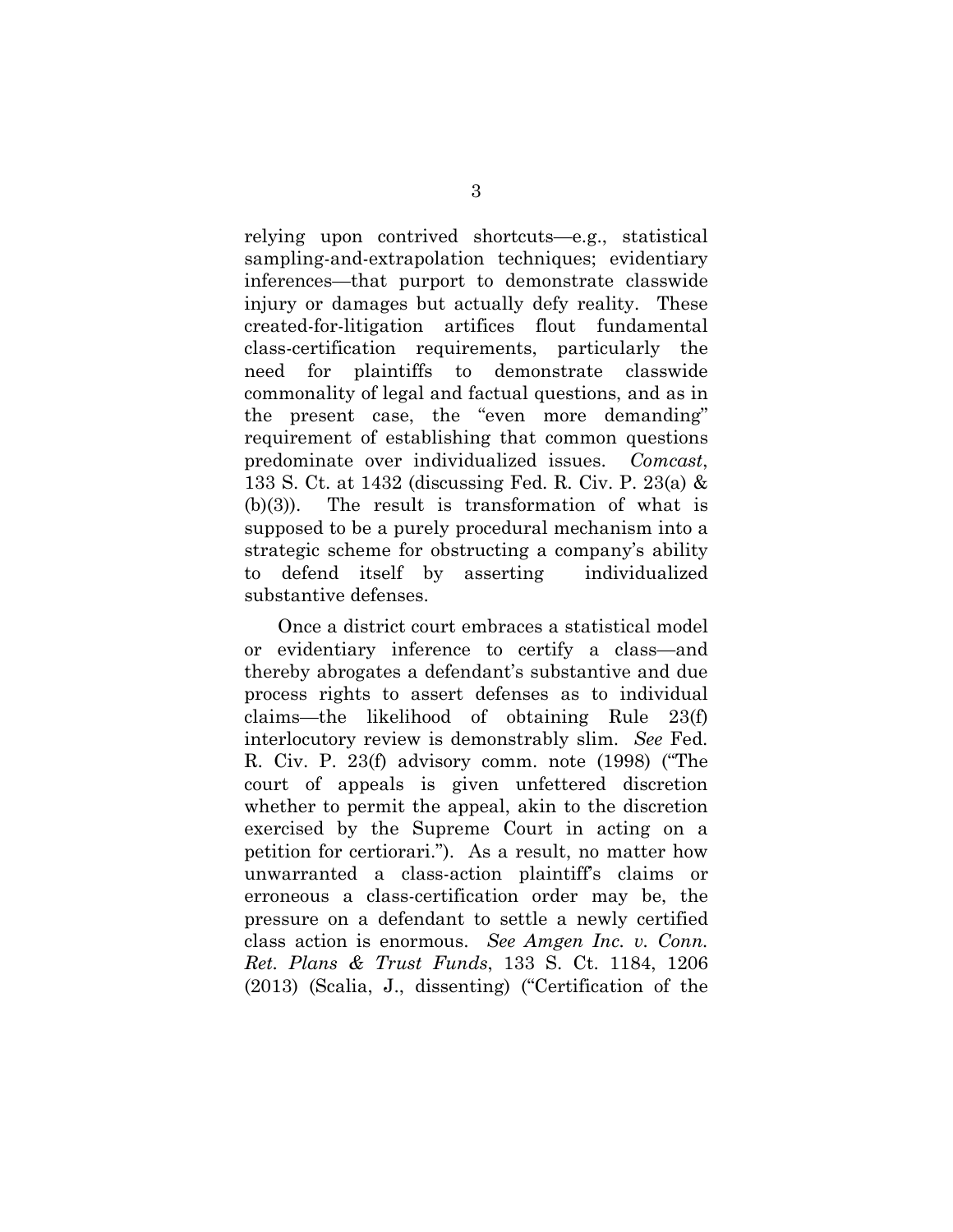<span id="page-9-0"></span>class is often, if not usually, the prelude to a substantial settlement by the defendant because the costs and risks of litigating further are so high."); *id.* at 1212 n.9 (2013) (Thomas, J., dissenting) (referring to "*in terrorem* settlement pressures" following class certification); *Eubank v. Pella Corp.*, 753 F.3d 718, 720 (7th Cir. 2014) ("Aggregating a great many claims . . . often creates a potential liability so great that the defendant is unwilling to bear the risk, even if it is only a small probability of an adverse judgment."); Fed. R. Civ. P. 23(f) advisory comm. note (1998) ("An order granting certification . . . may force a defendant to settle rather than incur the costs of defending a class action and run the risk of potentially ruinous liability.").

<span id="page-9-2"></span><span id="page-9-1"></span>In other words, "[a] court's decision whether to certify a class is often the decisive moment in a class action . . . ." Christopher A. Kitchen, *Interlocutory Appeal of Class Action Certification Decisions Under Federal Rule of Civil Procedure 23(f): A Proposal For a New Guideline*, COLUM. BUS. L. REV. 231, 232 (2004). It "can have a life or death impact on the course of class action litigation . . . ." Kenneth S. Gould, 1 J. APP. PRAC. & PROCESS 309, 312 (1999). For this reason, DRI believes it is essential that this Court grant certiorari in cases such as the present appeal in order to further explain or refine Rule 23 class-certification principles, which if applied faithfully by lower courts, may help to achieve some semblance of balance in class-action litigation.

The Dow Chemical Company's petition for a writ of certiorari in this price-fixing case well illustrates the rough justice currently available to class-action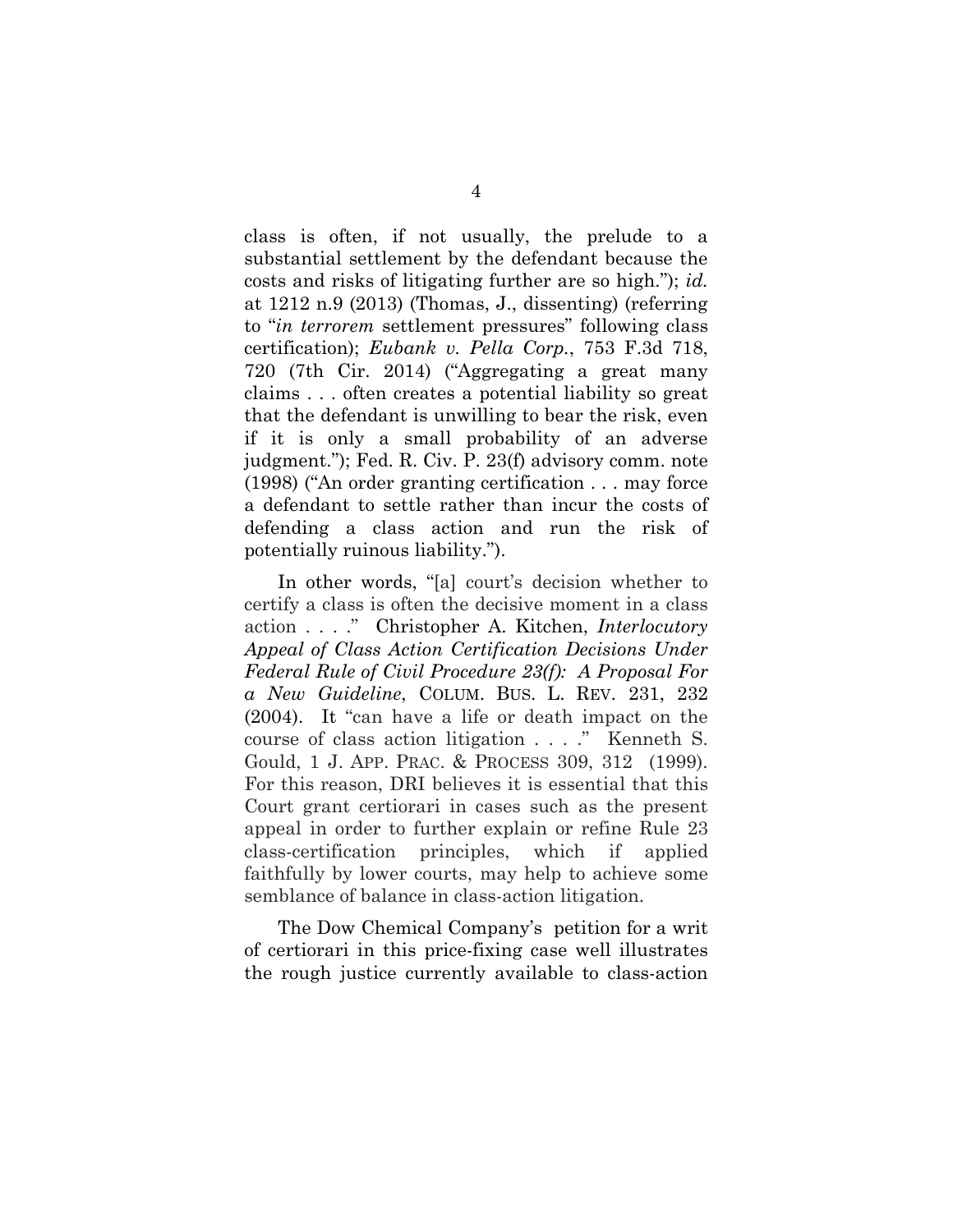defendants, even in light of *Wal-Mart* and *Comcast.* The Tenth Circuit affirmed certification of a class of industrial chemical purchasers under Rule 23(b)(3) based on two shortcuts: (i) a presumption of classwide antitrust impact (i.e., injury), even though it was undisputed that many class members avoided allegedly collusive price increases through a multitude of individual negotiations with the chemical supplier defendants, and (ii) statistical modeling that purported to calculate aggregate (i.e., classwide) damages by extrapolating an "average" overcharge based on estimates from a sample of sales transactions, rather than by determining the actual overcharges, if any, incurred by individual class members. As a practical matter, class certification cut off Dow's ability to defend itself by raising substantive defenses as to individual injured *or* uninjured class members' claims.

Following class certification, Dow and its codefendants filed a Rule 23(f) petition for permission to appeal, which as is typical, was denied without explanation. At that point all defendants, except Dow, settled. After a trial—during which the district court refused to decertify the class despite the evidence that many class members engaged in numerous individual price negotiations that resulted in no overcharges (i.e., no economic harm)—the district court entered a treble-damages award exceeding \$1 billion. In an opinion that attempts to circumnavigate both *Wal-Mart* and *Comcast*, the Tenth Circuit affirmed. That opinion, however, only deepened the circuit split regarding use of statistical sampling and extrapolation to obtain class certification: The Tenth Circuit interpreted *Wal-*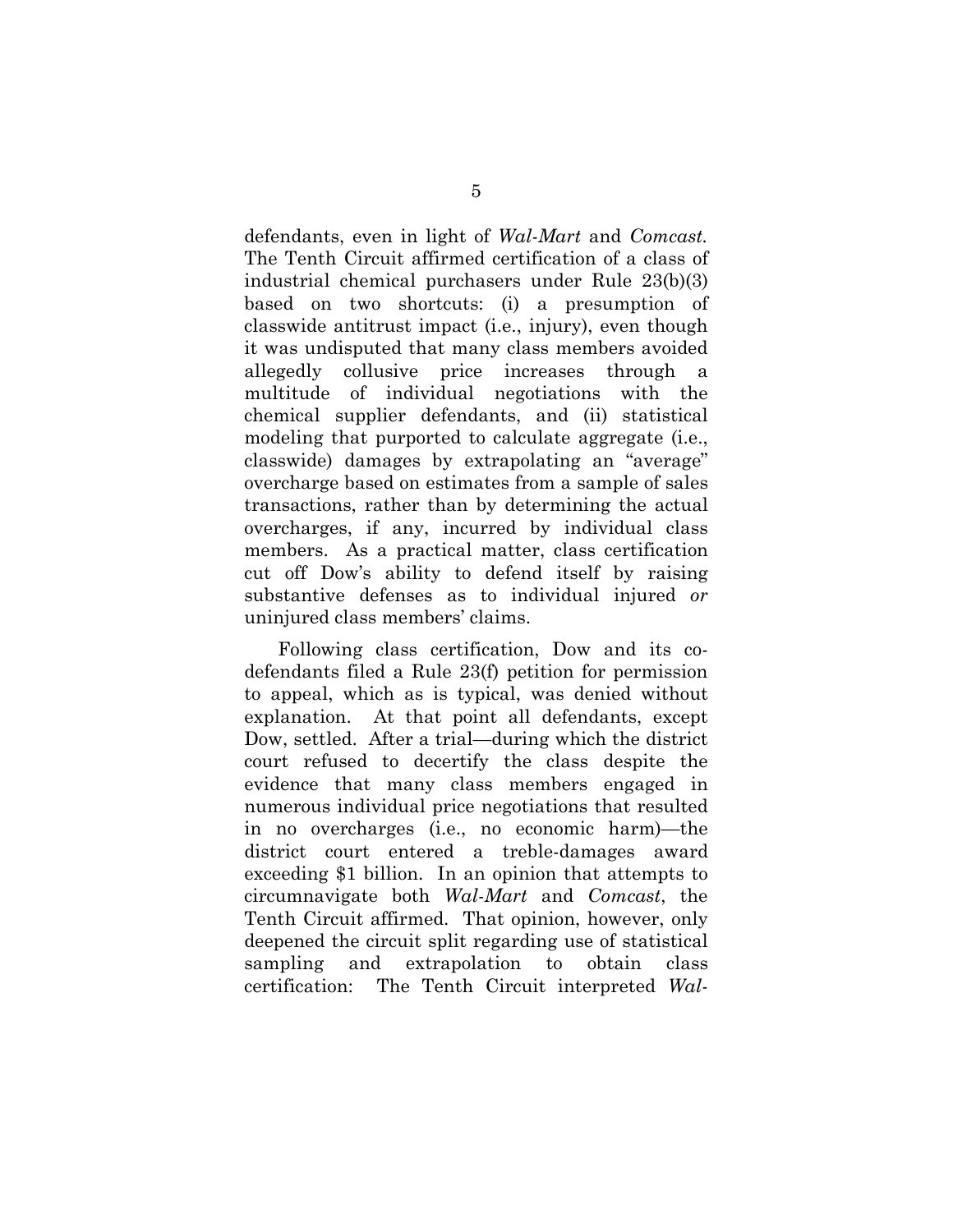*Mart* as permitting extrapolation to establish commonality of damages but not liability, *see* Pet. App. 18a, in contrast to cases like *Jiminez v. Allstate Ins. Co.*, 765 F.3d 1161, 1167 (9th Cir. 2014), *pet. for cert. filed*, No. 14-910 (Jan. 27, 2015)*,* where the Ninth Circuit interpreted *Wal-Mart* and *Comcast* as allowing extrapolation to prove classwide liability but not damages.

DRI is filing this *amicus* brief to urge the Court to grant Dow's certiorari petition and issue an opinion that reinforces, and to the extent necessary clarifies or refines, the principles that district courts must follow when deciding whether a putative class action satisfies the requirements for certification under Rules  $23(a)(2)$  and  $23(b)(3)$ . Although the present case arises in the antitrust context, the classcertification issues implicated by the Tenth Circuit's opinion not only are fundamental and recurring, but also broadly relevant to class-action litigants, their counsel, and courts confronted with the challenge of applying Rule 23 in a fair manner.

#### <span id="page-11-2"></span><span id="page-11-1"></span><span id="page-11-0"></span>**SUMMARY OF ARGUMENT**

Rule 23, in modern form, was added to the Federal Rules of Civil Procedure in 1966 as an optional procedural device for regulating only the "manner and means" by which multiple parties' common "claims are processed." *Shady Grove Orthopedic Assoc., P.A. v. Allstate Ins. Co.*, 559 U.S. 393, 407, 408 (2010) (internal quotation marks omitted). Although class actions are intended to be no more than an "ingenious procedural innovation" for achieving judicial economy, *Eubank*, 753 F.3d at 719, "[c]lass action litigation in the twenty-first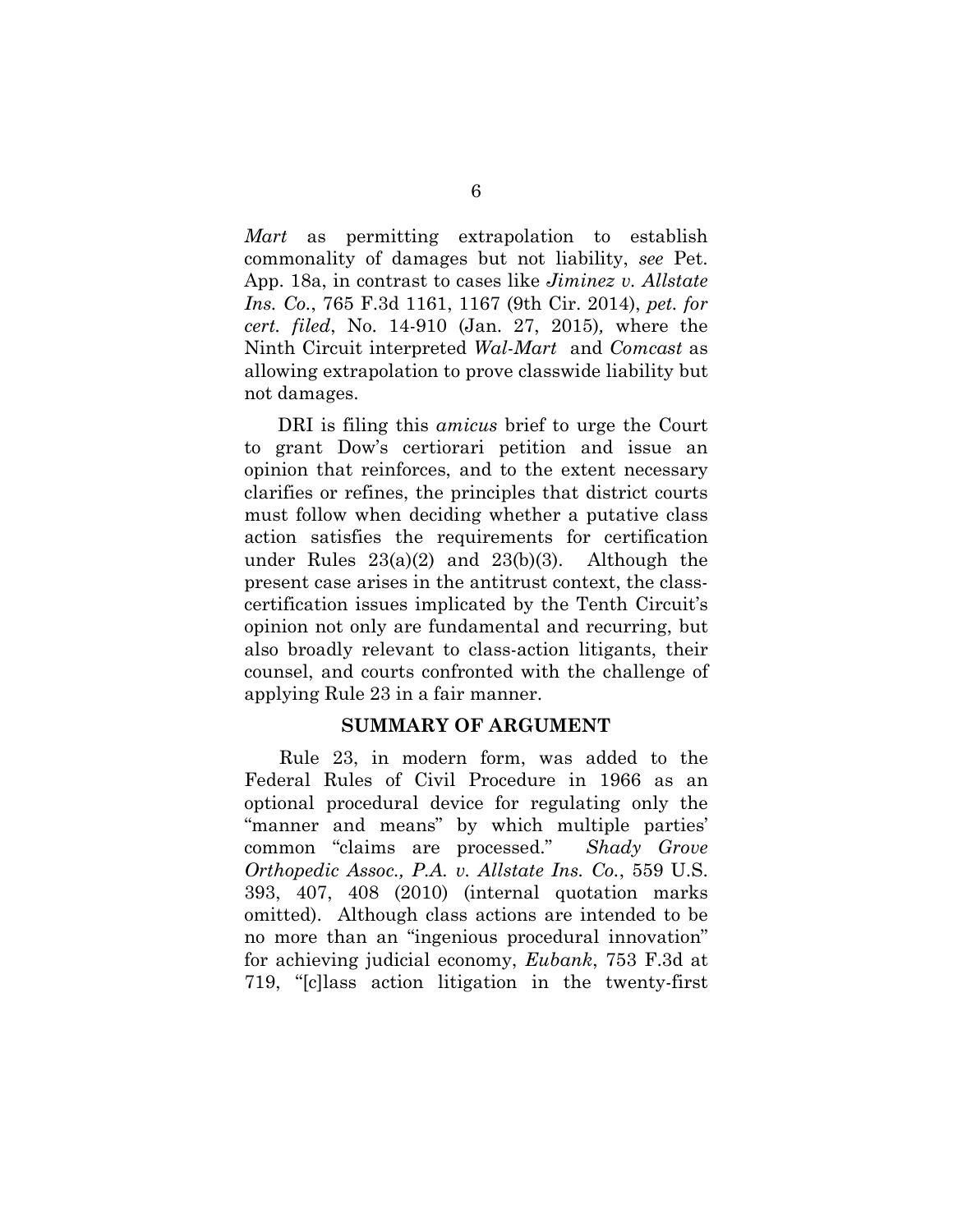<span id="page-12-0"></span>century is big business." Saby Goshray, *Hijacked by Statistics, Rescued by Wal-Mart v. Dukes: Probing Commonality and Due Process Concerns in Modern Class Action Litigation*, 44 LOY. U. CHI. L.J. 467, 470 (2012). Today's "[c]lass actions are the brainchildren of the lawyers who specialize in prosecuting such actions." *Eubank*, 753 F.3d at 719. Certification of a class is often the only major hurdle that such specialists need to overcome to achieve a class-action settlement which, following approval, can yield substantial attorney's fees. *Id.* at 720. Almost all certified class actions are settled prior to trial because—as the present appeal demonstrates—the risks of going to trial are too high.

With alarming frequency, lower courts are allowing plaintiffs' counsel to skirt the stringent requirements for class certification under Rules  $23(a)(2)$  and  $23(b)(3)$ . District courts are too easily exercising their discretion to find commonality and predominance of fundamental questions such as injury and damages by endorsing statistical magic, which in the nimble hands of a mathematical wizard, seems to make significant differences among class members conveniently disappear. When accepted by a court, such an illusion deprives defendants of their rights to assert individualized defenses.

The Court in *Wal-Mart* and *Comcast* rejected the use of flawed statistical analyses to demonstrate commonality and predominance. Those frequently cited decisions, however, have not deterred lower courts, such as the Tenth Circuit here, from adopting statistical and other shortcuts to certify classes which, in reality, include many uninjured members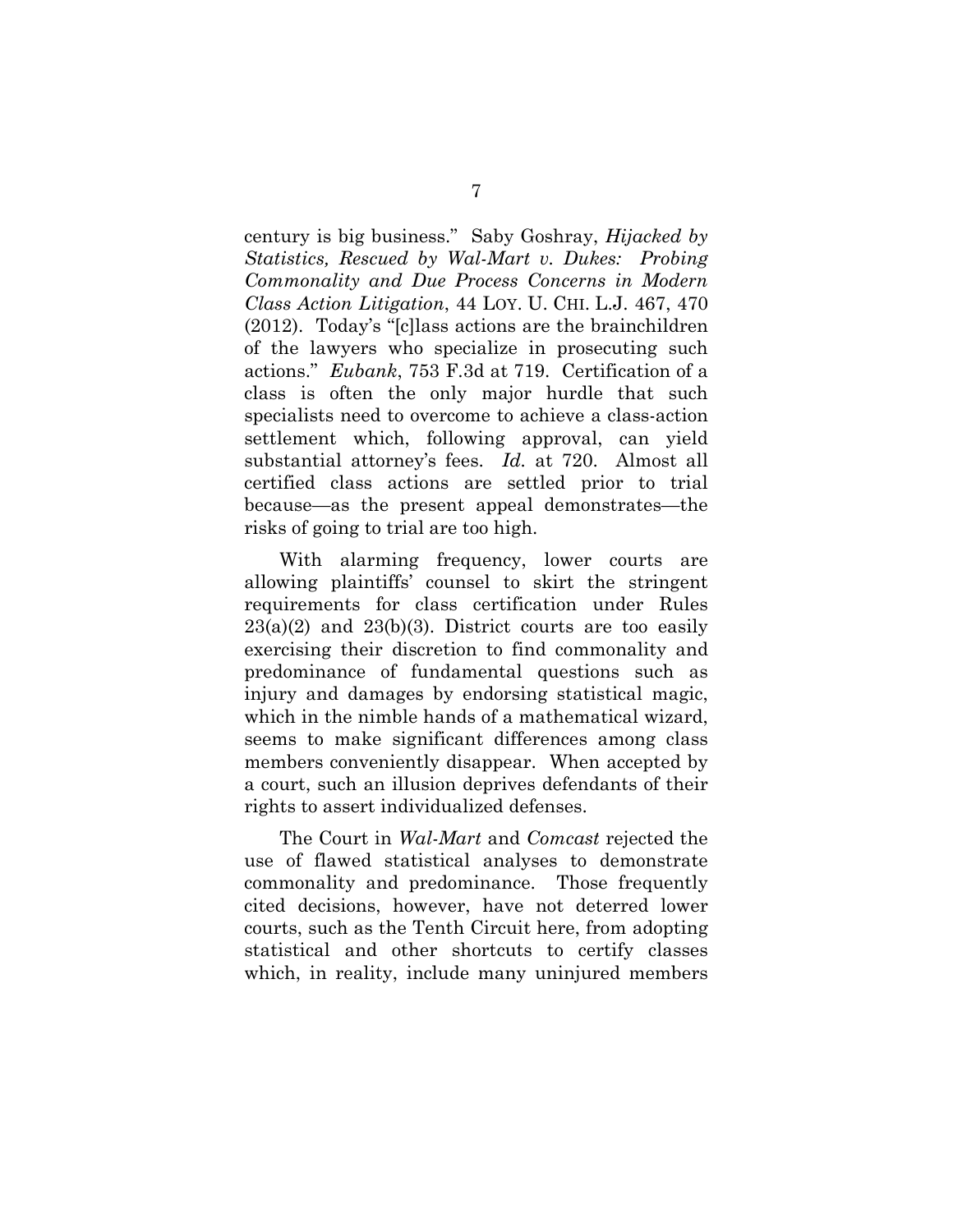whose claims otherwise would be vulnerable to individualized defenses. By abridging defendants' substantive rights, such shortcuts violate the Rules Enabling Act, 28 U.S.C. § 2072(b), as well as obstruct due process.

The Court should grant certiorari to reinforce, clarify, and/or refine, the principles that govern application of Rules  $23(a)(2)$  and  $23(b)(3)$ , particularly with regard to use of statistical extrapolations and other class-certification expedients, and thereby correct the wayward course that the lower courts have continued to pursue.

### <span id="page-13-5"></span><span id="page-13-0"></span>**ARGUMENT**

## <span id="page-13-1"></span>**THE COURT SHOULD GRANT REVIEW TO REINFORCE, AND TO THE EXTENT NECESSARY CLARIFY OR REFINE, CLASS-CERTIFICATION PRINCIPLES GOVERNING COMMONALITY AND PREDOMINANCE**

<span id="page-13-2"></span>**A. The Court Should Clarify Whether, or Under What Circumstances, a Class Containing Many Members That Have Suffered No Harm Can Satisfy the Requirement For Commonality**

<span id="page-13-4"></span><span id="page-13-3"></span>Because a class action is "an exception to the usual rule that litigation is conducted by and on behalf of the individual named parties only," *Califano v. Yamasaki*, 442 U.S. 682, 700-01 (1979), Rule 23 "imposes stringent requirements for certification that in practice exclude most claims." *Am. Express Co. v. Italian Colors Rest.*, 133 S. Ct. 2304, 2310 (2013). To "ensure[] that the named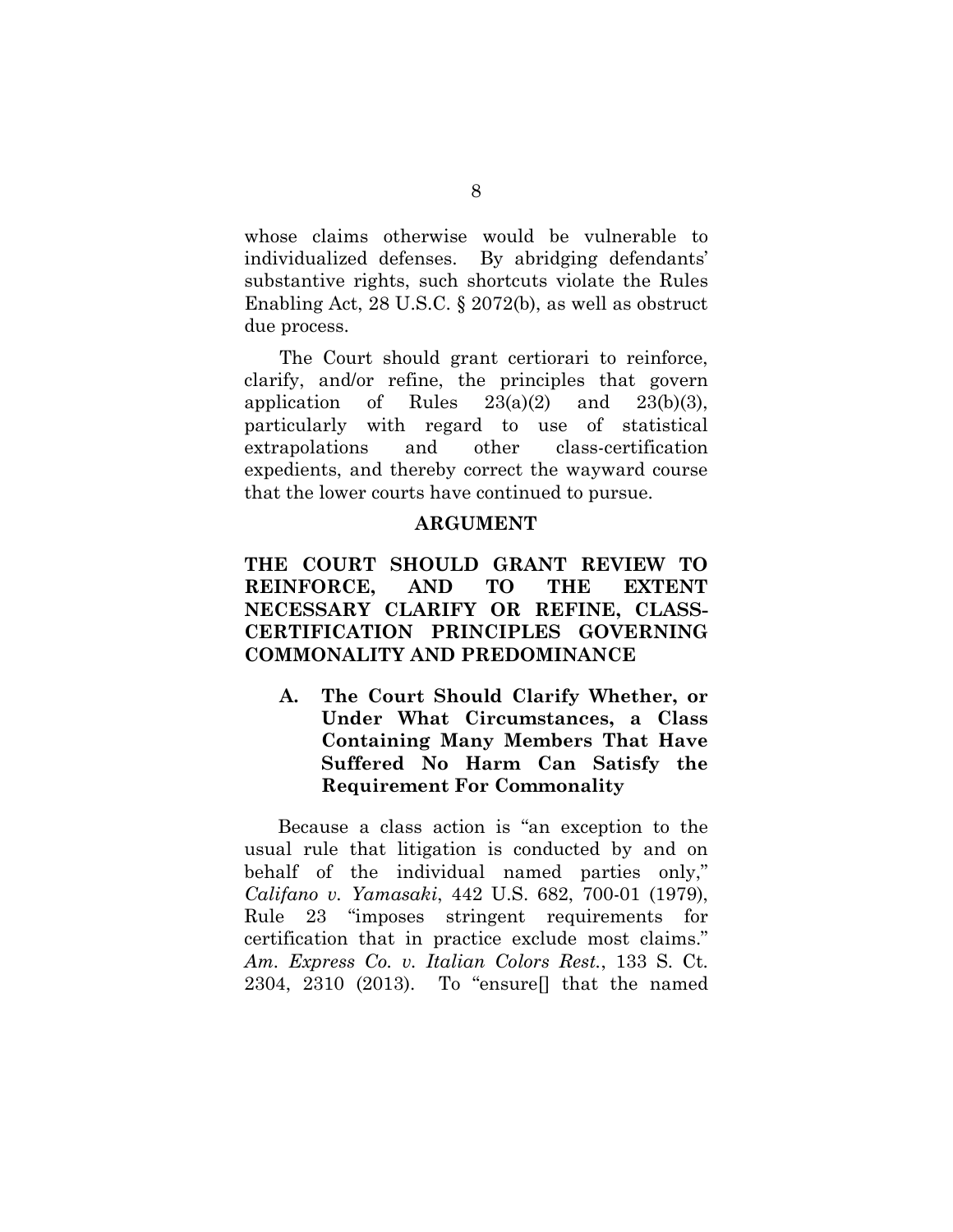<span id="page-14-0"></span>plaintiffs are appropriate representatives of the class whose claims they wish to litigate," *Wal-Mart*, 131 S. Ct. at 2550, Rule 23(a) establishes "four threshold requirements applicable to all class actions" numerosity, commonality, typicality, and adequate representation. *Amchem Prods., Inc. v. Windsor*, 521 U.S. 591, 613 (1997). These class-action prerequisites "effectively limit the class claims to those fairly encompassed by the named plaintiff's claims." *Falcon*, 457 U.S. at 156 (internal quotation marks omitted). They are "crucial . . . to the integrity of the process" because they "test[] the cohesiveness of the class." Goshray, 44 LOY. U. CHI. L.J. at 476.

<span id="page-14-1"></span>Commonality is "the rule requiring a plaintiff to show that 'there are questions of law or fact common to the class.'" *Wal-Mart*, 131 S. Ct. at 2550-51 (quoting Fed. R. Civ. P.  $23(a)(2)$ ). It "requires the plaintiff to demonstrate that the class members 'have *suffered the same injury*,'" *id.* at 2551 (quoting *Falcon*, 457 U.S. at 157), and that "[t]heir claims must depend upon a common contention . . . capable of *classwide* resolution . . . *in one stroke*." *Id.* at 2551 (emphasis added). This is not "a mere pleading standard"; a "party seeking class certification must affirmatively demonstrate compliance with the Rule—that is, he must be prepared to prove that there are *in fact* . . . common questions of law or fact." *Ibid.* This "is the most fundamental characteristic of class action certification." Goshray, 44 LOY. U. CHI. L.J. at 507.

Here, Dow's certiorari petition indicates that even if the alleged price-fixing conspiracy occurred, "[i]t is undisputed that actual prices were set through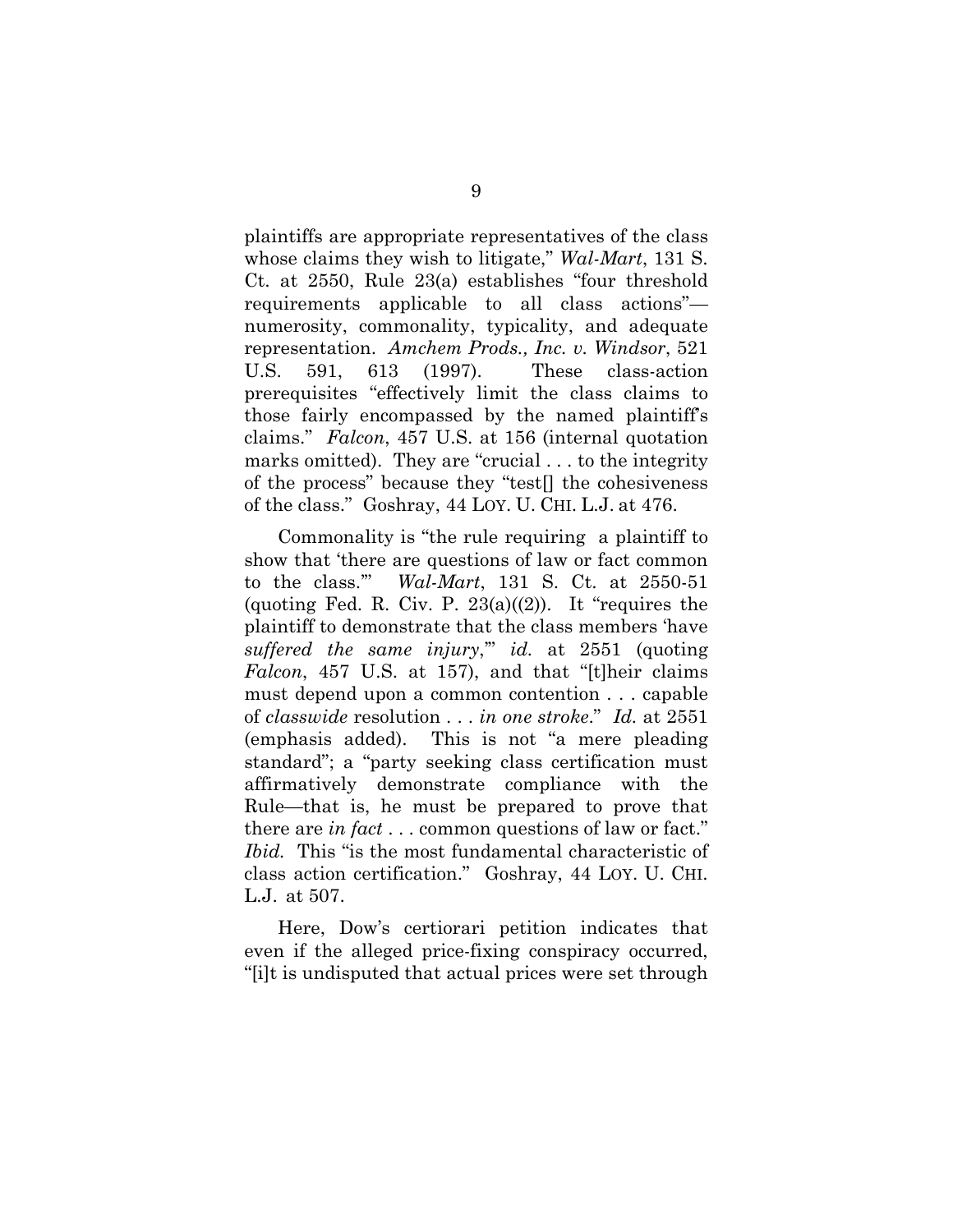robust price negotiations, and that class members many large corporations with unquestioned purchasing power—frequently negotiated away *any* increase." Pet. at. 2; *see also id.* at 6, 9-10 (discussing the evidence relating to actual sales transactions). The Tenth Circuit agreed, acknowledging "[i]t is true that some of the plaintiffs may have successfully avoided damages . . . class members experienced varying degrees of injury, with some avoiding injury altogether." Pet. App. 12a. Without *classwide* antitrust impact, there was no "glue" to hold the class together. *Wal-Mart*, 131 S. Ct. at 2552. But instead of vacating class certification—which would have enabled Dow to pursue individualized defenses as to any claims brought by individual purchasers—the Tenth Circuit, like the district court, glossed over reality. Rather than enforcing the plaintiffs' duty "to prove that there are *in fact* . . . common questions," *Comcast*, 133 S. Ct. at 1432, the court of appeals allowed the plaintiffs to satisfy the commonality requirement by invoking the supposedly "prevailing view [that] price-fixing affects all market participants, creating classwide impact even when prices are individually negotiated." Pet. App. 13a.

By affirming certification of a class based on a presumption of classwide injury, the court of appeals opinion essentially relieves plaintiffs of their burden to demonstrate that all class members actually have been injured, and thereby implicates a fundamental concern: To what extent, if any, can a putative class containing many members that have suffered *no injury* satisfy the requirement for commonality, i.e., the requirement that the plaintiffs demonstrate that the members of a putative class "have suffered the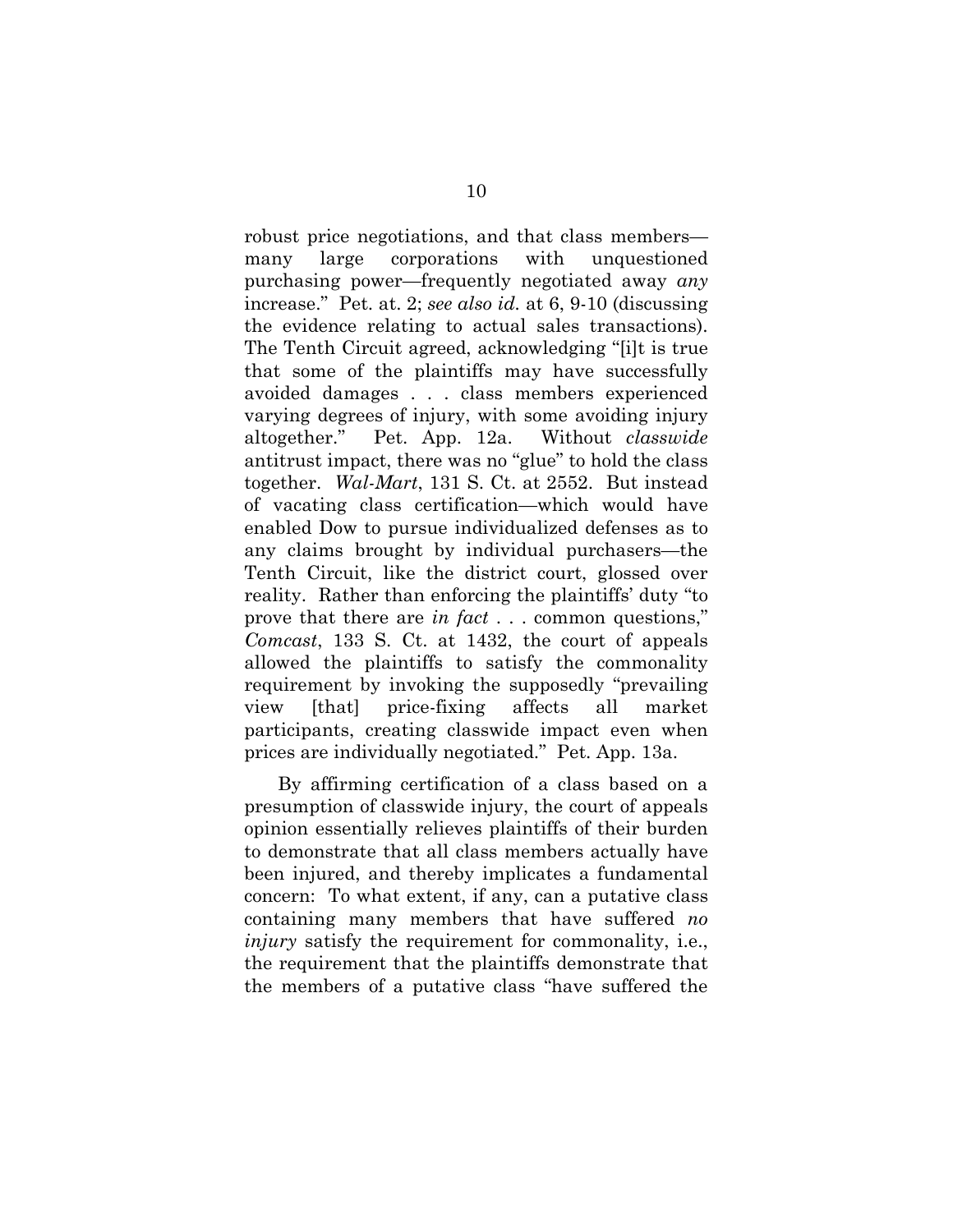*same injury*"? *Wal-Mart*, 131 S. Ct. at 2551 (emphasis added).

<span id="page-16-2"></span><span id="page-16-0"></span>"Numerous courts have certified plaintiff classes even though the plaintiffs have not been able to use common evidence to show harm to all class members." Joshua P. Davis, Eric L. Cramer, & Caitlin V. May, *The Puzzle of Class Actions with Uninjured Members*, 82 GEO. WASH. L. REV. 858, 859 (2014). Certification of classes where some or even all members have not been harmed, however, is a persistent issue that continues to divide the circuits. *See, e.g.*, *In re Nexium Antitrust Litig.,* 777 F.3d 9, 21 (1st Cir. 2015) (affirming class certification on ground that "a court may proceed with certification" if "prior to judgment, it will be possible to establish a mechanism for distinguishing the injured from the uninjured class members"); *In re Rail Freight Surcharge Antitrust Litig.*, 725 F.3d 244, 252 (D.C. Cir. 2013) (vacating class certification on ground that the "plaintiffs must . . . show that they can prove, through common evidence, that all class members were in fact injured by the alleged conspiracy"); *see also* Davis, *supra*, at 859 n.1 (collecting cases).[3](#page-16-3)

<span id="page-16-3"></span><span id="page-16-1"></span><sup>3</sup> Indeed, despite this Court's admonition in *Wal-Mart* that commonality "does not mean merely that [class members] have all suffered a violation of the same provision of law," 131 S. Ct. at 2551, there have been an escalating number of "no-injury" class actions alleging violation of a variety of state or federal consumer or financial protection statutes that make "damages" available to claimants without requiring proof of actual harm. *See Sweeney* testimony at 2-7.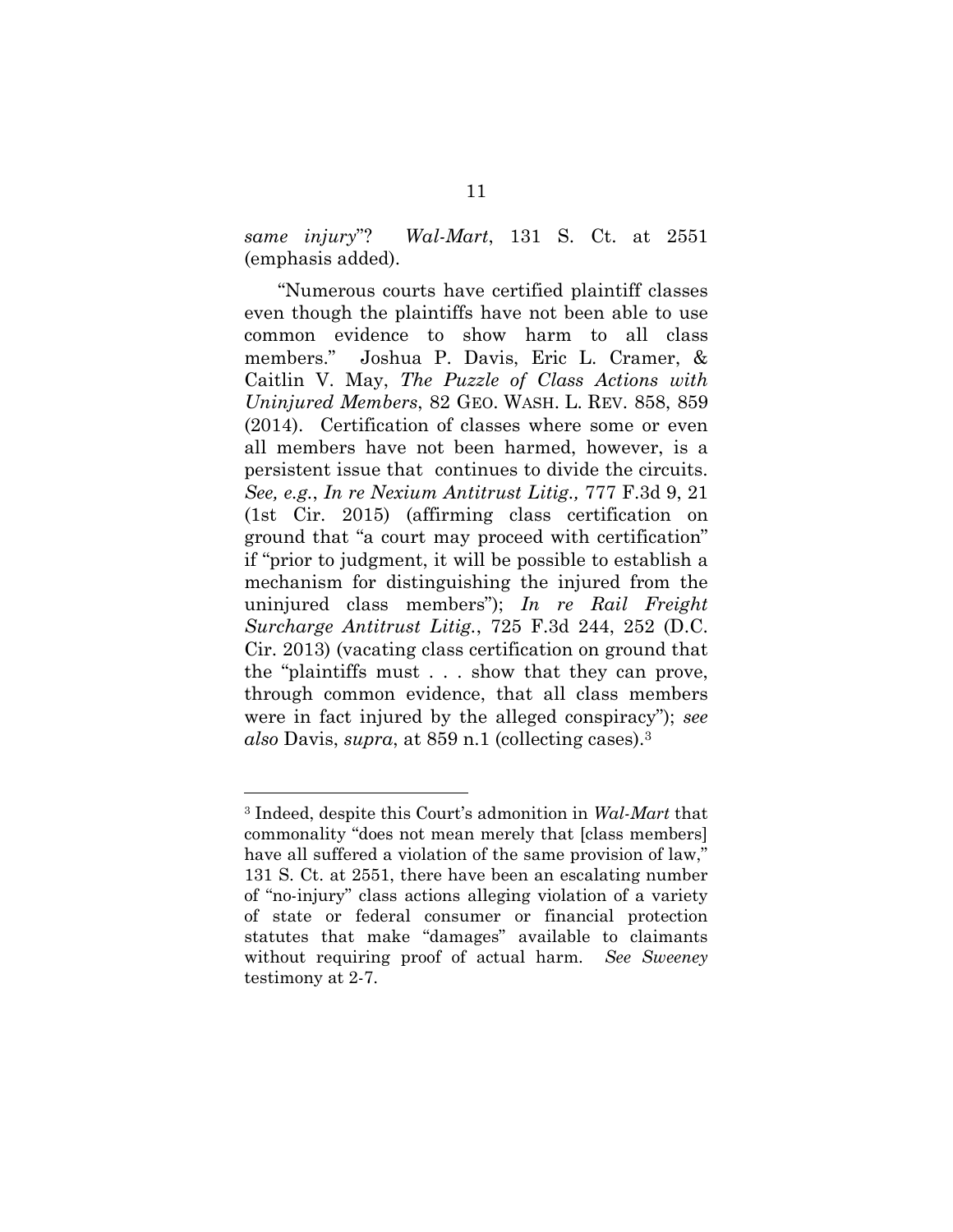The question of whether, or under what circumstances, a putative class containing a significant number of uninjured members can satisfy the Rule 23(a)(2) commonality requirement, and as here, the Rule 23(b)(3) predominance requirement, is a critical issue. It warrants this Court's immediate attention and guidance.[4](#page-17-3)

### <span id="page-17-0"></span>**B. The Court Should Clarify Whether Predominance Can Be Established Merely By Presuming Classwide Injury**

In addition to satisfying the requirements set forth in Rule  $23(a)$ , a class-action plaintiff "must... satisfy through evidentiary proof at least one of the provisions of Rule 23(b)." *Comcast*, 133 S. Ct. at 1432. The provision at issue here, Rule 23(b)(3), was adopted in 1966 as "an adventuresome innovation . . . designed for situations in which class-action treatment is not clearly called for." *Ibid.* (internal quotation marks omitted); *see also Amchem Prods.*,

<span id="page-17-3"></span><span id="page-17-2"></span><span id="page-17-1"></span><sup>4</sup> The present appeal also implicates the related question of what circumstances warrant *de*certification of a class under Rule 23(c)(1)(C). *See* Pet. at 30-31 (discussing Dow's expert trial testimony relating to plaintiffs' flawed statistical assumption that every chemical purchase transaction involved overcharges); *see generally White v. Nat'l Football League*, 756 F.3d 585, 598 (8th Cir. 2014) ("[S]o important are the Rule 23 class prerequisites that courts often decertify classes *sua sponte,* even at the appellate level, after finding that class litigation is no longer appropriate.").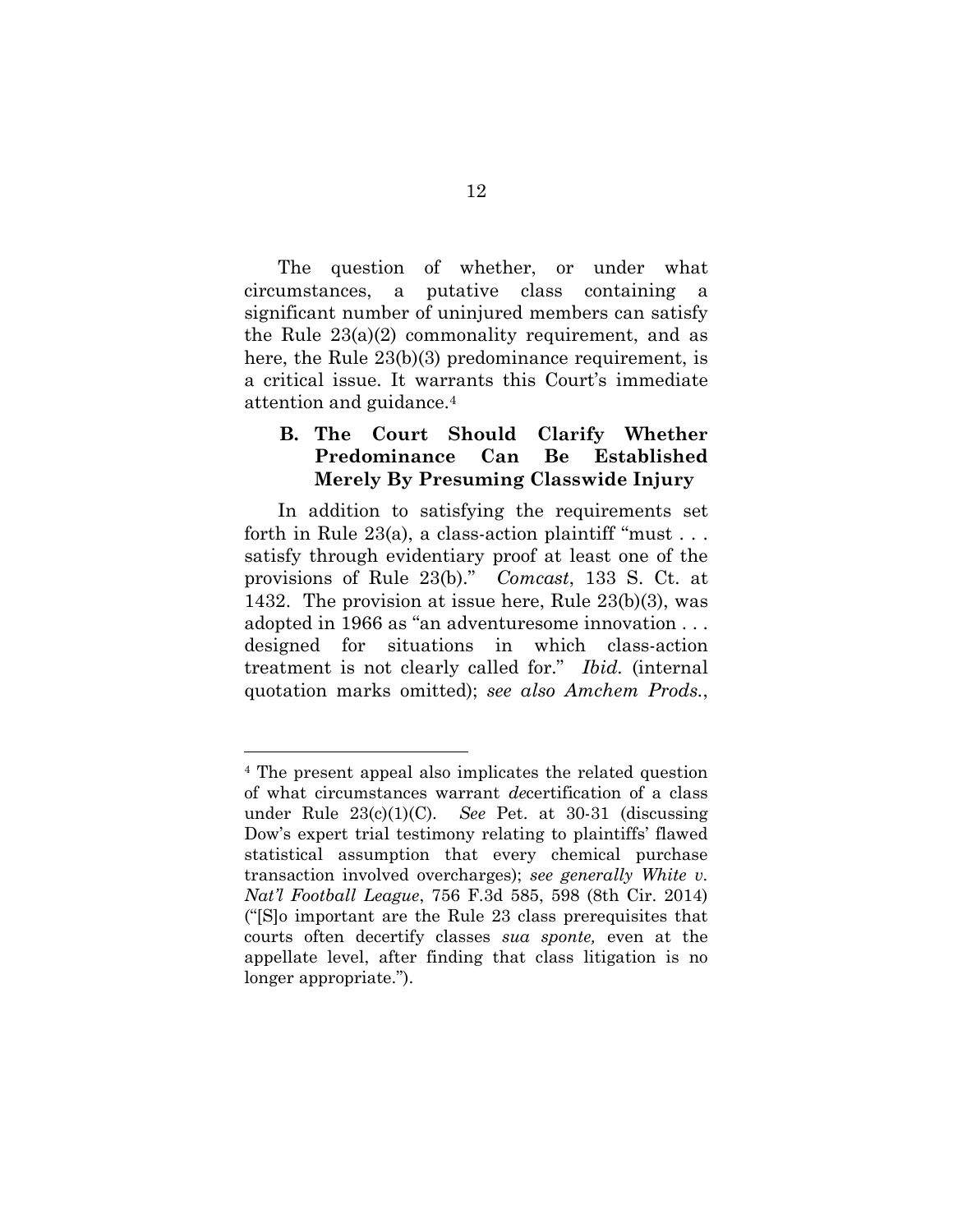521 U.S. at 614-18 (discussing Rule 23(b)(3) background).

Rule 23(b)(3) requires that "the questions of law or fact common to class members *predominate* over any questions affecting only individual members, and that a class action is superior to other available methods for fairly and efficiently adjudicating the controversy." Fed. R. Civ. P. 23(b)(3) (emphasis added); *see also Amchem Prods.*, 521 U.S. at 615 (Rule 23(b)(3) is intended to "'achieve economies of time, effort, and expense . . . without sacrificing procedural fairness or bringing about other undesirable results"' (quoting Rule 23(b) advisory comm. note (1966)).

<span id="page-18-0"></span>The Tenth Circuit failed to take the "close look" required by Rule 23(b)(3), *id*. at 615, to determine whether common questions predominate over questions affecting only individual class members. Instead, the "[c]lass-wide proof" that the court of appeals relied upon was merely "an inference of classwide impact" in price-fixing cases. Pet. App. 12a, 13a. The court conveniently determined that this debatable *presumption* of classwide price-fixing injury would "override," *id.* at 13a, Dow's undisputed evidence that in reality, numerous individual transactions did not produce overcharges.

<span id="page-18-1"></span>Although "the focus of Rule 23(b)(3) is on the predominance of common *questions*," *Amgen Inc.*, 133 S. Ct. at 1195, the Court emphasized in *Wal-Mart* that "'[w]hat matters to class certification . . . is not the raising of common 'questions' . . . but rather the capacity of a classwide proceeding to generate common *answers* apt to drive the resolution of the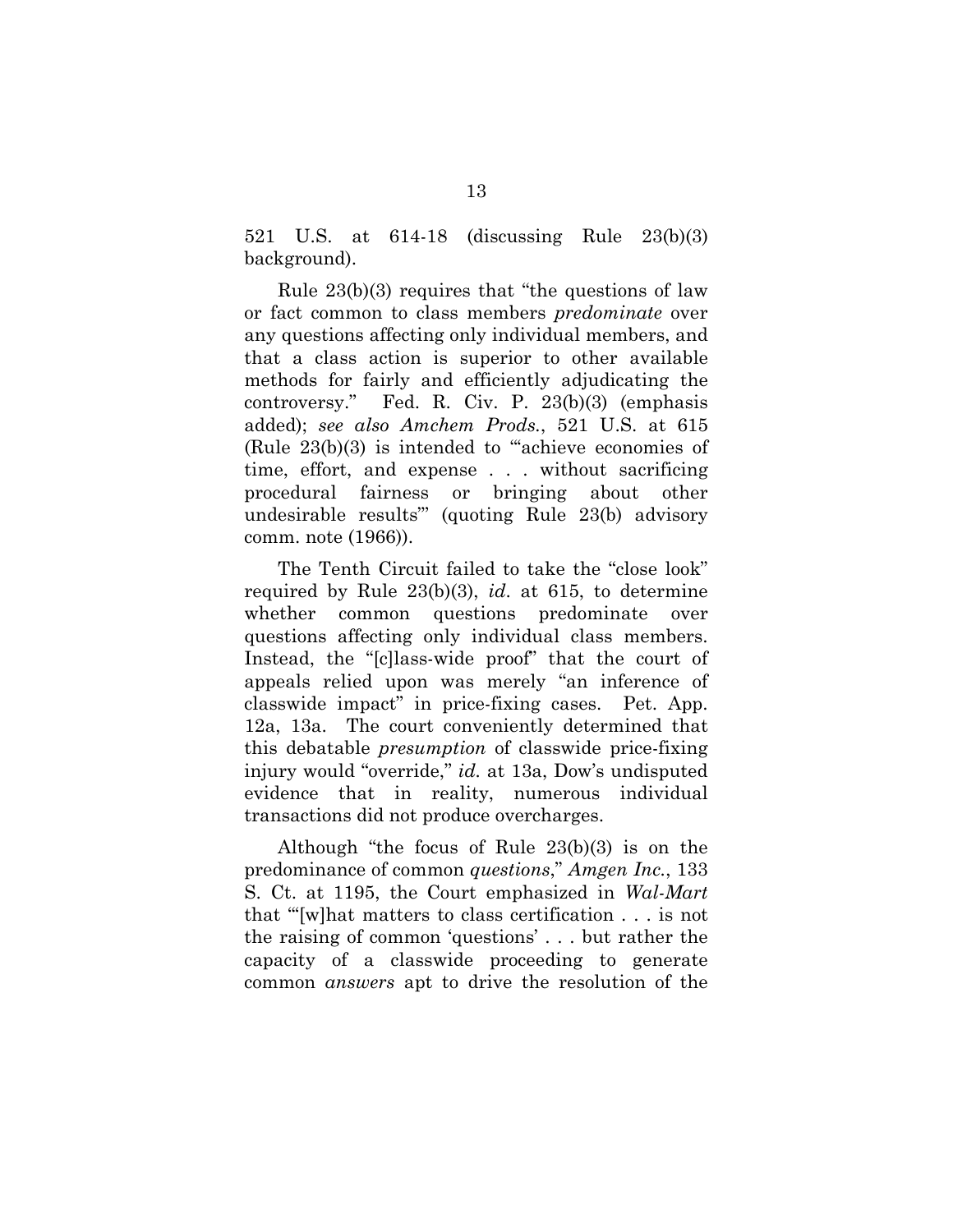<span id="page-19-1"></span>litigation.'" 131 S. Ct. at 2551 (quoting Richard A. Nagareda, *Class Certification In the Age of Aggregate Proof*, 84 N.Y.U. L. REV. 97, 132 (1999)). "*Dissimilarities* within the proposed class are what have the potential to impede the generation of common answers." *Ibid.* (emphasis added).**[5](#page-19-2)**

Here, the sharp dissimilarities among class members regarding the economic harm, if any, that they incurred precluded a common answer to the question of antitrust impact. In other words, the "common question" of whether the alleged conspiracy created antitrust impact—one of the required elements of a claim for damages under the Clayton Antitrust Act, *see* Pet. App. 5a—was not "capable of classwide resolution . . . in one stroke," *Wal-Mart*, 131 S. Ct. at 2551. But for the court's facile inference to the contrary, the question of antitrust impact, therefore, could not have predominated over impactrelated questions "affecting only individual [class] members." Fed. R. Civ. P. 23(b)(3). For this reason, certification under Rule 23(b)(3) was improper.

<span id="page-19-2"></span><span id="page-19-0"></span><sup>5</sup> *Wal-Mart* was an employee gender discrimination case that had been certified under Federal Rule of Civil Procedure 23(b)(2)—where "the party opposing the class has acted or refused to act on grounds that apply generally to the class." Justice Ginsburg's dissenting opinion questioned whether dissimilarities among class members is an appropriate consideration for determining commonality under Rule 23(a)(2) (and by extension, for certifying a class under Rule 23(b)(2)), but acknowledged that the "'dissimilarities' approach" is "a notion suited to Rule 23(b)(3)." *Wal-Mart*, 131 S. Ct. at 2567 (Ginsburg, J., dissenting).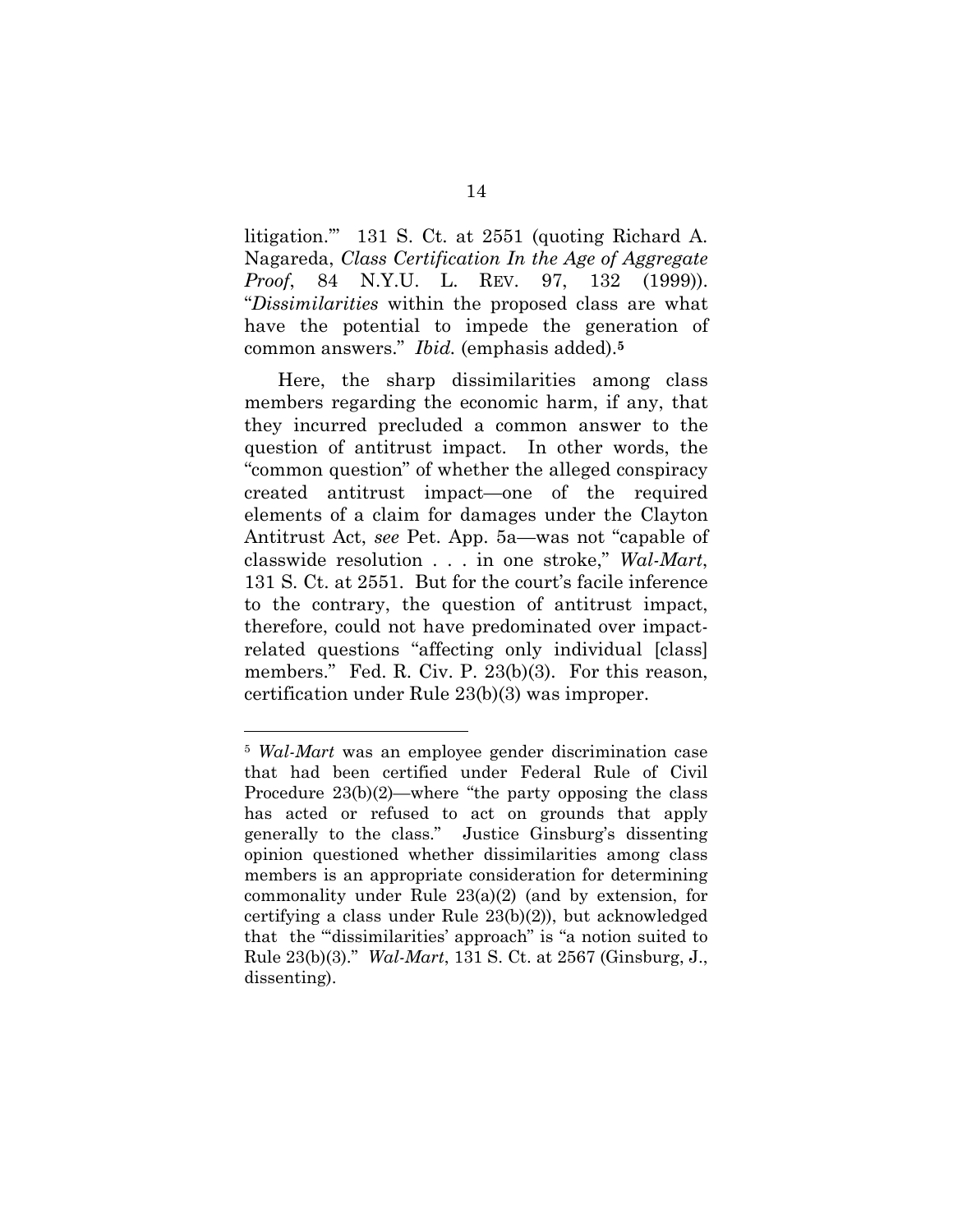The Court should grant review and vacate the erroneous class-action judgment in this case. In so doing, the Court should clarify that under Rule 23(b)(3), predominance of common questions capable of resolution through common answers and proof cannot be established through classwide inferences or presumptions that conflict with actual evidence of significant differences among class members.

<span id="page-20-0"></span>**C. The Court Should Clarify Whether, or Under What Circumstances, Statistical Modeling Can Be Used To Demonstrate Commonality or Predominance Without Abridging a Defendant's Substantive Rights**

<span id="page-20-2"></span><span id="page-20-1"></span>Dazzling a district court with a seemingly sophisticated statistical analysis is often all it takes for proposed class counsel to gain class certification, and thus, "an opportunity to maximize their attorneys' fees," *Eubank*, 753 F.3d at 720, typically without even having to prove his/her case at trial. *See* Nagareda, 84 N.Y.U. L. REV. at 99 ("With vanishingly rare exception, class certification sets the litigation on the path toward resolution by way of settlement, not full-fledged testing of the plaintiffs' case by trial."). Despite the yellow—or red—flags hoisted by this Court in *Wal-Mart* and *Comcast*, lower courts, including the Tenth Circuit here, have continued to approve class certification by relying on flawed or otherwise inappropriate statistical analyses. *See, e.g.*, *Bouaphakeo v. Tyson Foods, Inc.*, 765 F.3d 791 (8th Cir. 2014), *pet. for cert. filed*, No. 14-1146 (Mar. 19, 2015); *Jiminez v. Allstate Ins. Co.*, 765 F.3d 1161 (9th Cir. 2014), *pet. for cert. filed*, No.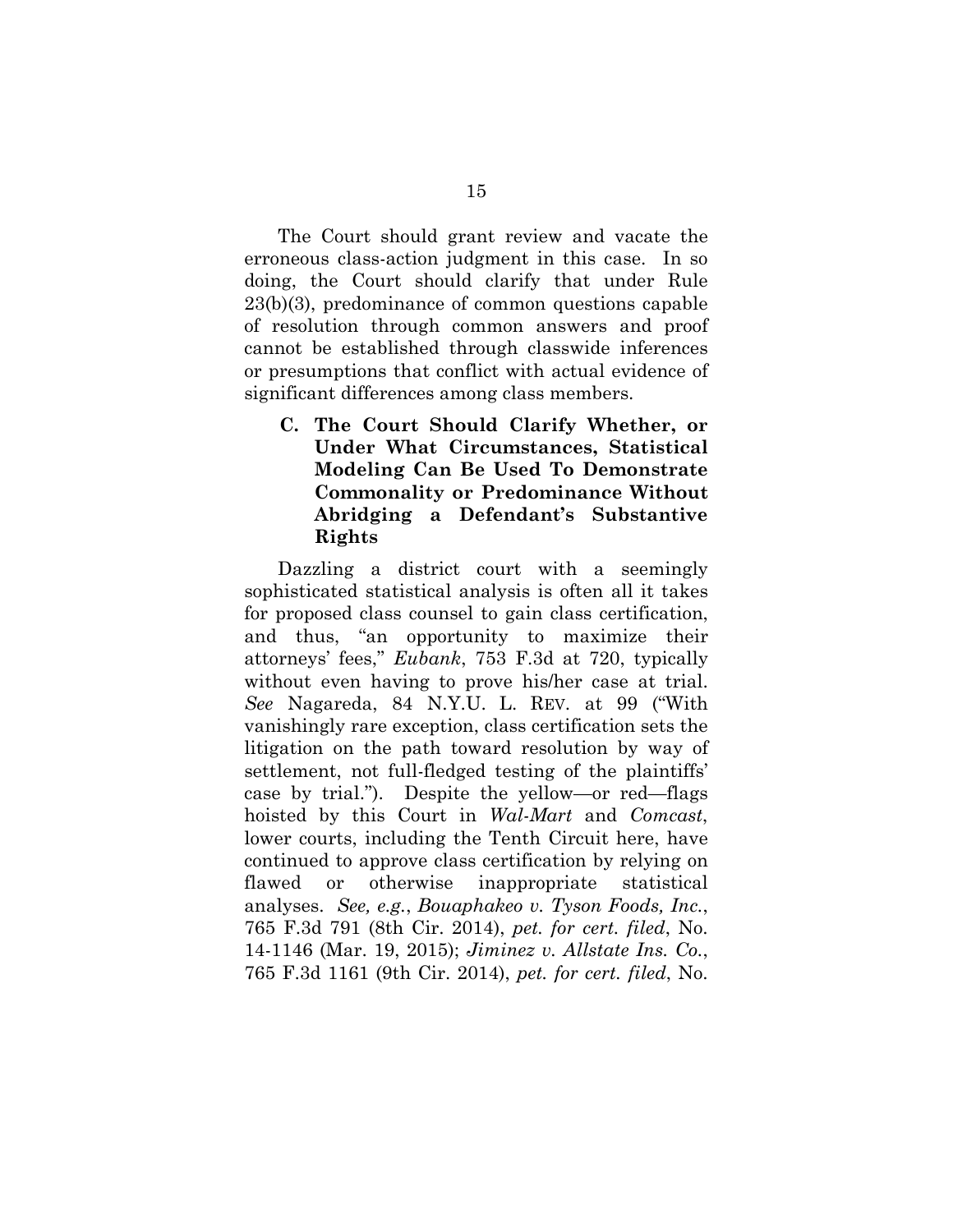14-910 (Jan. 27, 2015). Indeed, "the flashpoints today over class certification concern the role of aggregate proof of a statistical or economic nature." Nagareda, 84 N.Y.U. L. REV. at 101.

In *Wal-Mart*, the Court repudiated a "Trial by Formula" statistical sampling-and-extrapolation approach for establishing Rule 23(a)(2) commonality among the disparate members of a large putative class of employees in gender discrimination litigation. *Wal-Mart*, 131 S. Ct. at 2561. The Court indicated that "[b]ecause the Rules Enabling Act forbids interpreting Rule 23 'to abridge, enlarge, or modify any substantive right' . . . a class cannot be certified on the premise that Wal-Mart will not be entitled to litigate its statutory defenses to individual claims." *Ibid.* (quoting 28 U.S.C. § 2072(b)).

*Comcast*, an antitrust case, also rejected class certification based on faulty statistical analyses. The Court held that certification was improper under Rule 23(b)(3) because the plaintiffs' statistical model (devised by one of the same experts who manufactured the plaintiffs' models in the present case) fell "far short of establishing that damages are capable of measurement on a classwide basis." 133 S. Ct. at 1433. For this reason, the Court concluded that the plaintiffs "cannot show Rule 23(b)(3) predominance: Questions of individual damage calculations will inevitably overwhelm questions common to the class." *Id.* at 1433. Emphasizing, as it did in *Wal-Mart*, 131 S. Ct. at 2551 n.6, that "inquiry into the merits of the claim" is permissible in connection with a class-certification determination, the Court further explained that "the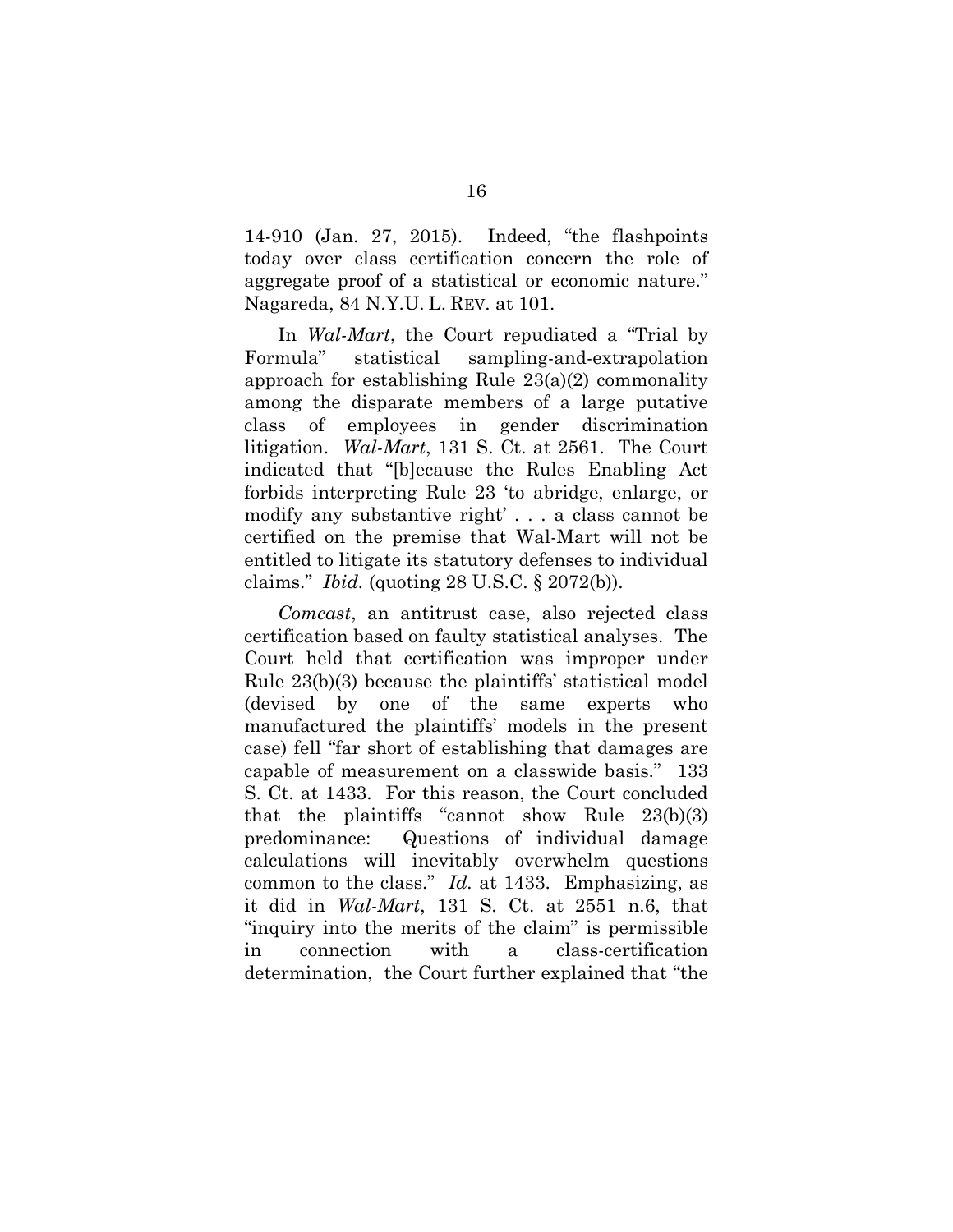model failed to measure damages resulting from the particular antitrust injury on which petitioner's liability in this action is premised." *Comcast*, 133 S. Ct. at 1433.

The Tenth Circuit here went to considerable lengths to try to distinguish both *Wal-Mart* and *Comcast*. *See* Pet. App. 11a-24a. In particular, the court of appeals asserted that reliance on the plaintiffs' statistical models "did not result in 'trial by formula.'" *Id.* at 17a. According to the court, the plaintiffs "did not seek to prove Dow's *liability* through extrapolation"; instead "extrapolation was used only to approximate *damages*," and "*Wal-Mart* does not prohibit certification based on the use of extrapolation to calculate *damages*." *Id.* at 18a (emphasis added). But in *Jiminez v. Allstate Insurance Co.*, the Ninth Circuit held exactly the opposite. It interpreted *Wal-Mart* and *Comcast* as *permitting* use of statistical sampling and extrapolation to prove classwide liability, but *barring* its use to prove classwide damages: "Since *Dukes* and *Comcast* were issued, circuit courts including this one have consistently held that statistical sampling and representative testimony are acceptable ways *to determine liability* so long as the use of these techniques is *not expanded* into the realm of *damages*." 765 F.3d at 1167 (emphasis added).

<span id="page-22-0"></span>The Court should grant review to clear up the confusion among these and other courts of appeals, as well as district courts throughout the United States, concerning the use of statistical extrapolation for establishing Rule 23 commonality and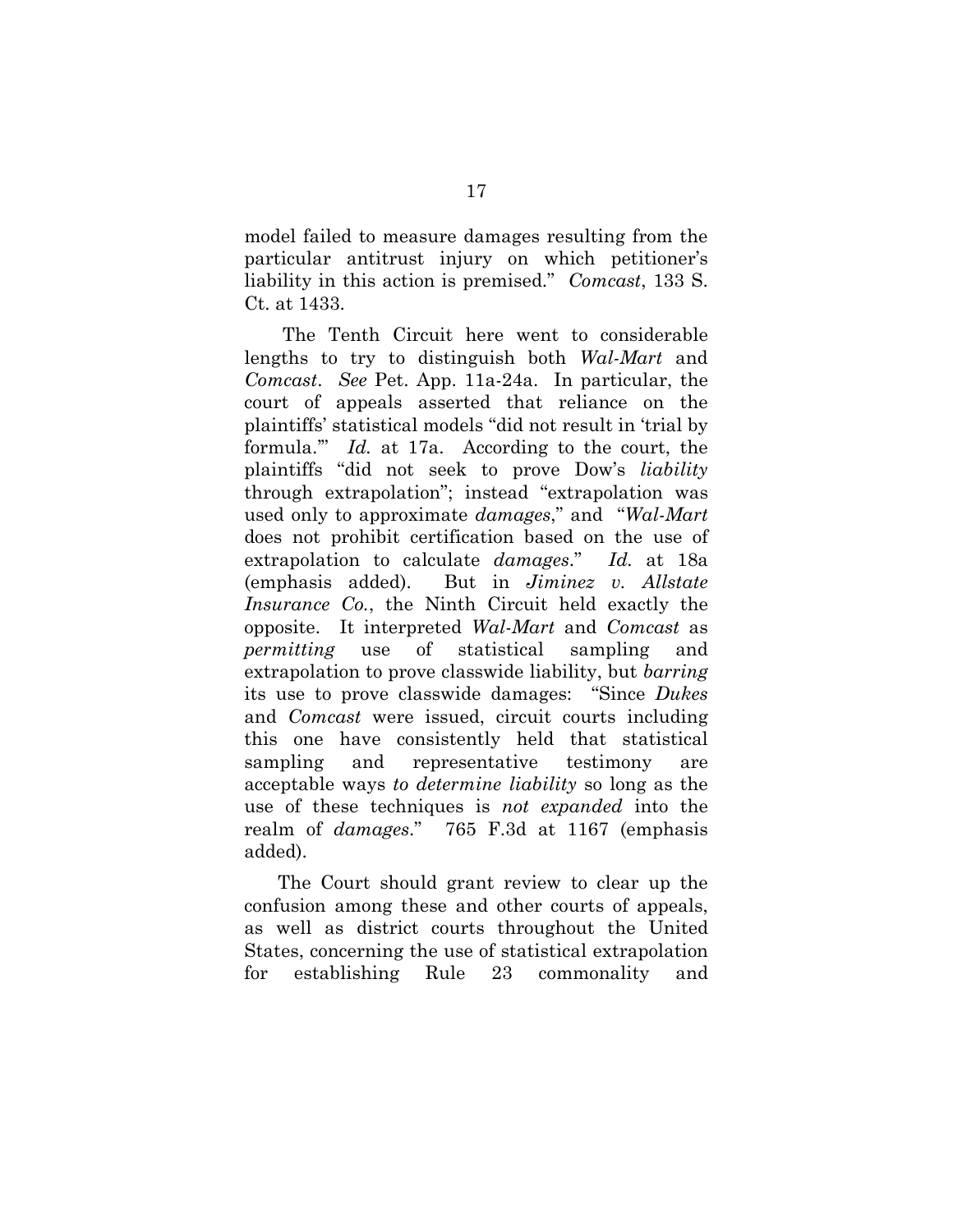predominance in connection with liability and/or damages. Equally important, the Court should review this case to provide guidance to the lower courts regarding the circumstances under which the use of statistical models to establish commonality and predominance encroaches upon a defendant's substantive and due process rights to defend itself in court.

<span id="page-23-4"></span><span id="page-23-3"></span><span id="page-23-2"></span><span id="page-23-1"></span>The Rules Enabling Act states that the "general rules of practice and procedure" prescribed by this Court "shall not abridge, enlarge or modify any substantive right." 28 U.S.C. § 2072(a), (b). The "validity of a Federal Rule" under § 2072(b) "depends entirely upon whether it regulates *procedure*," and not substantive rights. *Shady Grove*, 559 U.S. at 410. Class actions are intended to serve a strictly procedural purpose. *See Am. Pipe & Constr. Co. v. Utah*, 414 U.S. 538, 553 (1974) (stating that "efficiency and economy of litigation . . . is a principal purpose of the *procedure*") (emphasis added); *Shady Grove*, 559 U.S. at 408 (upholding validity of Rule 23 under the Rules Enabling Act because "rules allowing multiple claims . . . to be litigated together . . . alter only how the claims are *processed* . . . [a] class action . . . merely enables a federal court to adjudicate claims of multiple parties at once") (emphasis added).

<span id="page-23-0"></span>Although Rule 23, on its face, does not violate the Rules Enabling Act, *see Shady Grove*, *ibid.*, the Court emphasized in *Wal-Mart* that the Act "forbids interpreting Rule 23" in a way that abridges a classaction defendant's substantive rights. 131 S. Ct. at 2561; *see also Am. Express Co.*, 133 S. Ct. at 2309-10.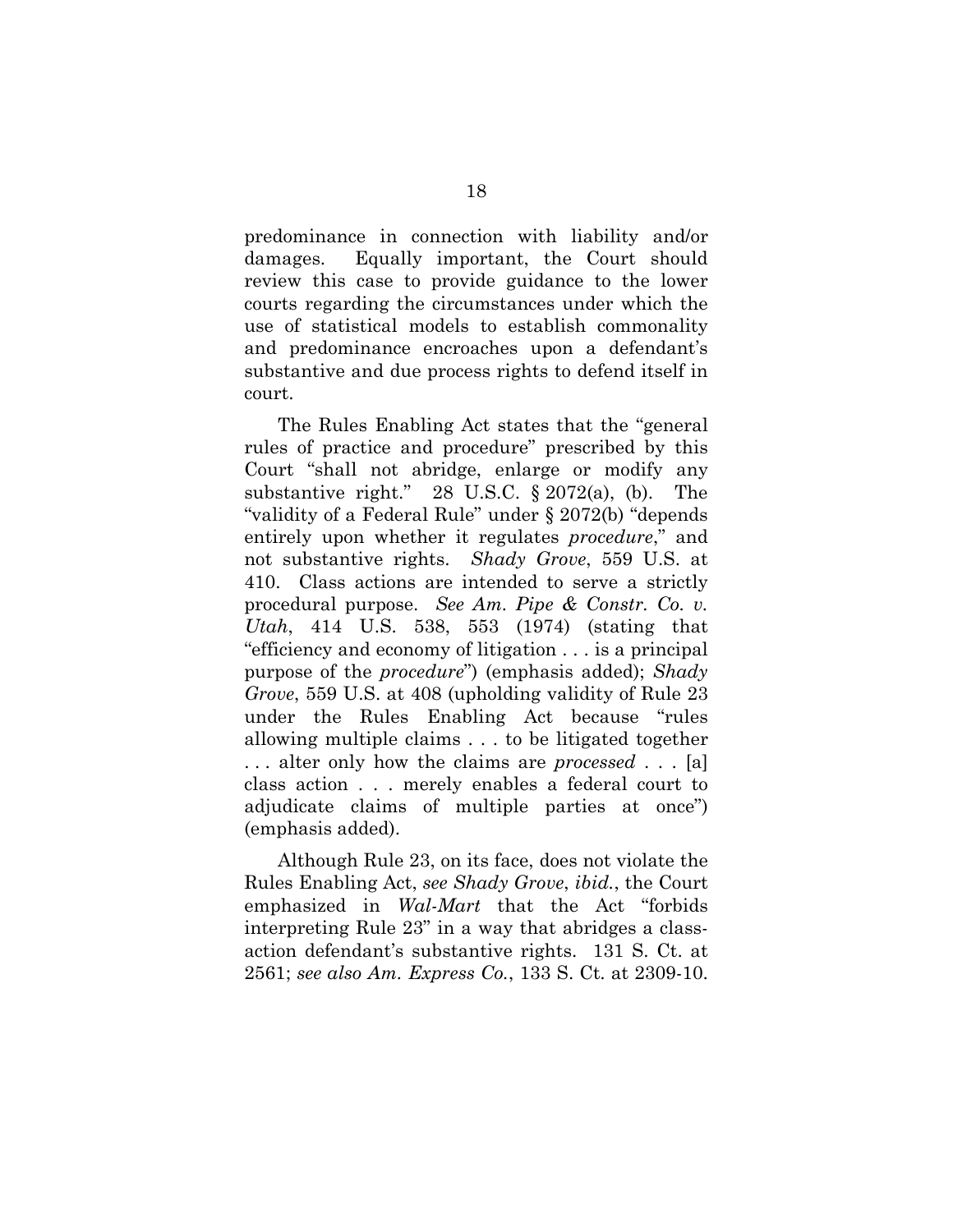<span id="page-24-0"></span>More specifically, the Court cautioned that "a class cannot be certified on the premise" that the defendant "will not be entitled to litigate its statutory defenses to individual claims." *Wal-Mart*, 131 S. Ct. at 2561; *see also Lindsey v. Normet*, 405 U.S. 56, 66 (1972) ("Due process requires that there be an opportunity to present every available defense.") (internal quotation marks omitted). This means that certification of a class is *improper* under Rules  $23(a)(2)$  and/or  $23(b)(3)$  where, as here, individualized defenses otherwise could be asserted based on significant disparities among putative class members as to injury and/or damages.

Unfortunately, "[i]n this changing landscape for class certification, statistical sampling has taken primacy over due process." Goshray, 44 LOY. U. CHI. L.J. at 469. This case dramatically illustrates the point. As Dow explains in its certiorari petition, once the district court certified the class based in part on a statistical model that estimated aggregate damages, that company's substantive and due process rights to defend itself against individual purchasers that suffered no antitrust impact (i.e., no injury-in-fact), and incurred no economic damages, were extinguished. Thus, the use of statistical sampling and extrapolation effectively converted the classaction procedural mechanism into a substantiverights abridgement process, which in violation of the Rules Enabling Act and due process, eliminated what otherwise would have been Dow's right to litigate its defenses to any individual purchaser's claims. As a non-settling defendant, Dow literally subjected itself to "Trial by Formula," and the result, which the